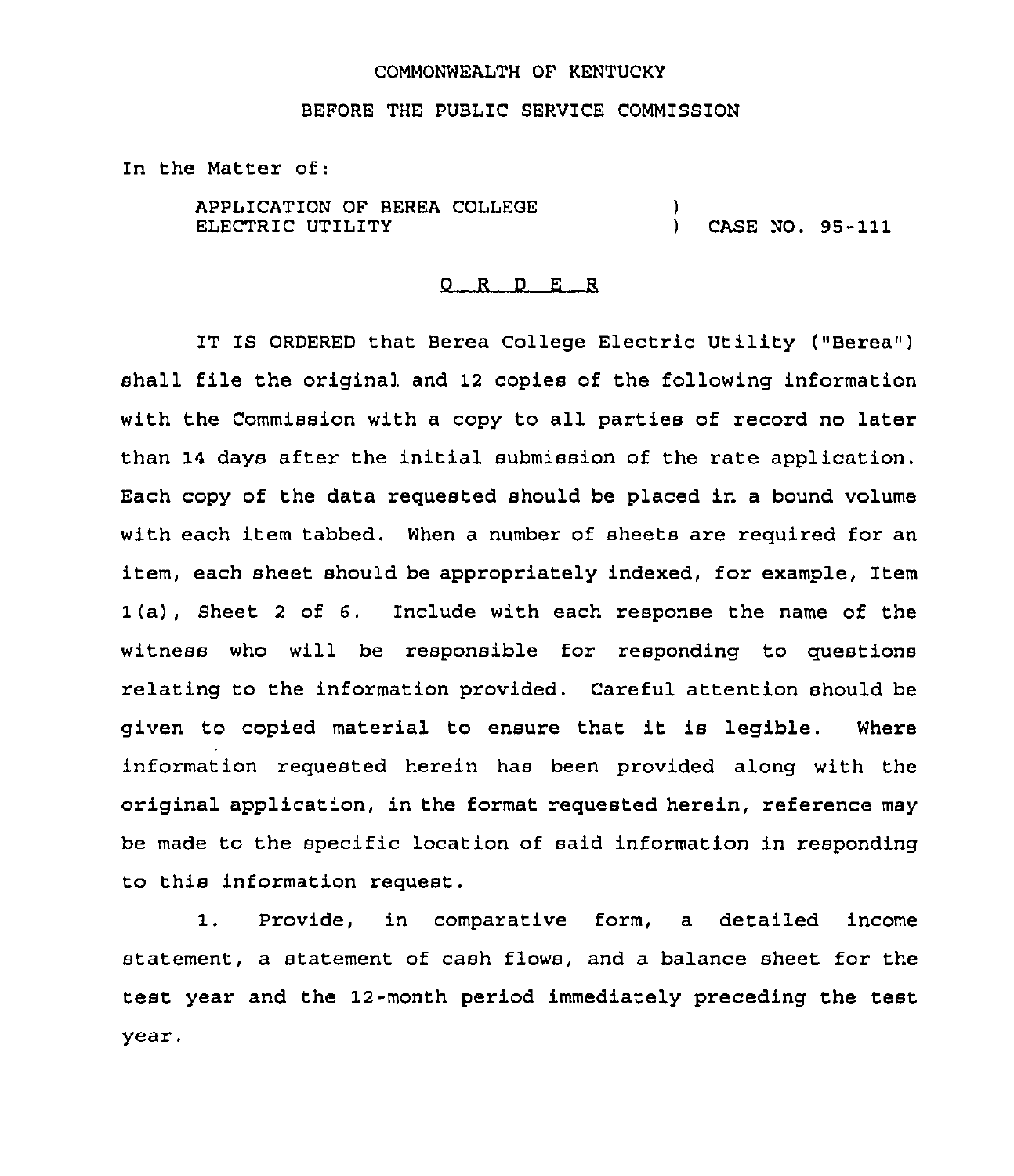2. Provide Berea's rate of return on net investment rate base for the tost year and 5 preceding calendar years. Include data used to calculate each roturn.

3. Provide tho capital structure at the end of each of the periods as shown in Format 3,

4. Provide a schedule, as shown in Pormat 4, comparing the balances for each balance sheet account or aubaccount included in Berea's chart of accounts for each month of the test year, to the same month of the preceding year.

5. Provide a schedule, as shown in Format 4, comparing each income statement account or subaccount included in Berea's chart of accounts for each month of the test year, to the same month of the preceding year, The amounts should reflect the income ox'xpense activity of each month, rather than the cumulative balances aa of the end of the particular month,

6. Provide <sup>a</sup> copy of the current bylaws. Indicate any changes to the bylaws since the year utilized as the teat period in Bores's last xate case,

7. a. Provide <sup>a</sup> list of all outstanding issues of longterm debt as of the end of the latest calendar year and the end of the test period together with the related information as shown in Format 7a. <sup>A</sup> separate schedule is to be provided for each time period. Report in Column (k) of Pormat 7a, Schedule 2, the actual dollar amount of debt cost for the test year, Compute the actual and annualized composite debt cost rates and report them in Column (j) of Format 7a, Schedule 2.

-2-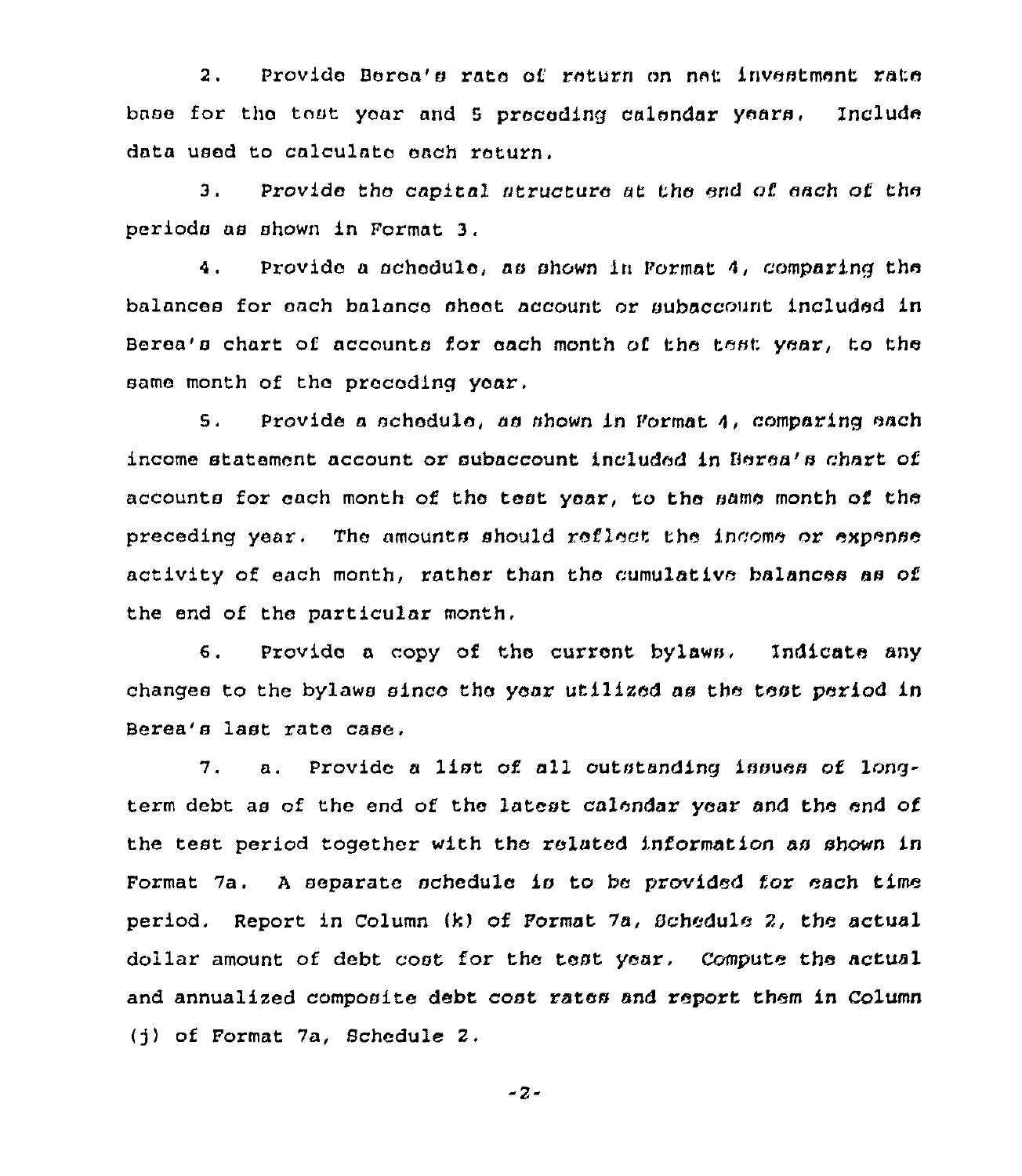b, Provide an analysis of end-of-period short-term debt and a calculation of the average and end-of-period coat rates as shown in Format 7b.

8. Provide a copy of Berea's policies specifying the compensation nf its attorneys, auditors, or other professional service providers. Include a schedule of fees, per diem payments, and other compensation in effect during the teat year. Include copies of any agreements, contracts, memoranda of understanding, or other documentation which explain the nature and types of reimbursements paid for professional services. Indicate if any changes occurred during the test year, the effective date of the changes, and the reason for the changes.

9. Provide a copy of Berea's policies specifying the compensation of directors and a schedule of standard fees, per diem payments, and other compensation in effect during the test year. If changes occurred during the test year, indicate the effective date and the reason for the changes,

10. Provide the name and personal mailing address of each member of Berea's board of directors. If during the course of these proceedings any changes occur in board membership, provide an update to this request.

11, Provide the following where not previously included in the record:

a. <sup>A</sup> schedule of test-year revenues for each rate schedule per book rates, present rates annualized, and proposed rates annualized.

-3-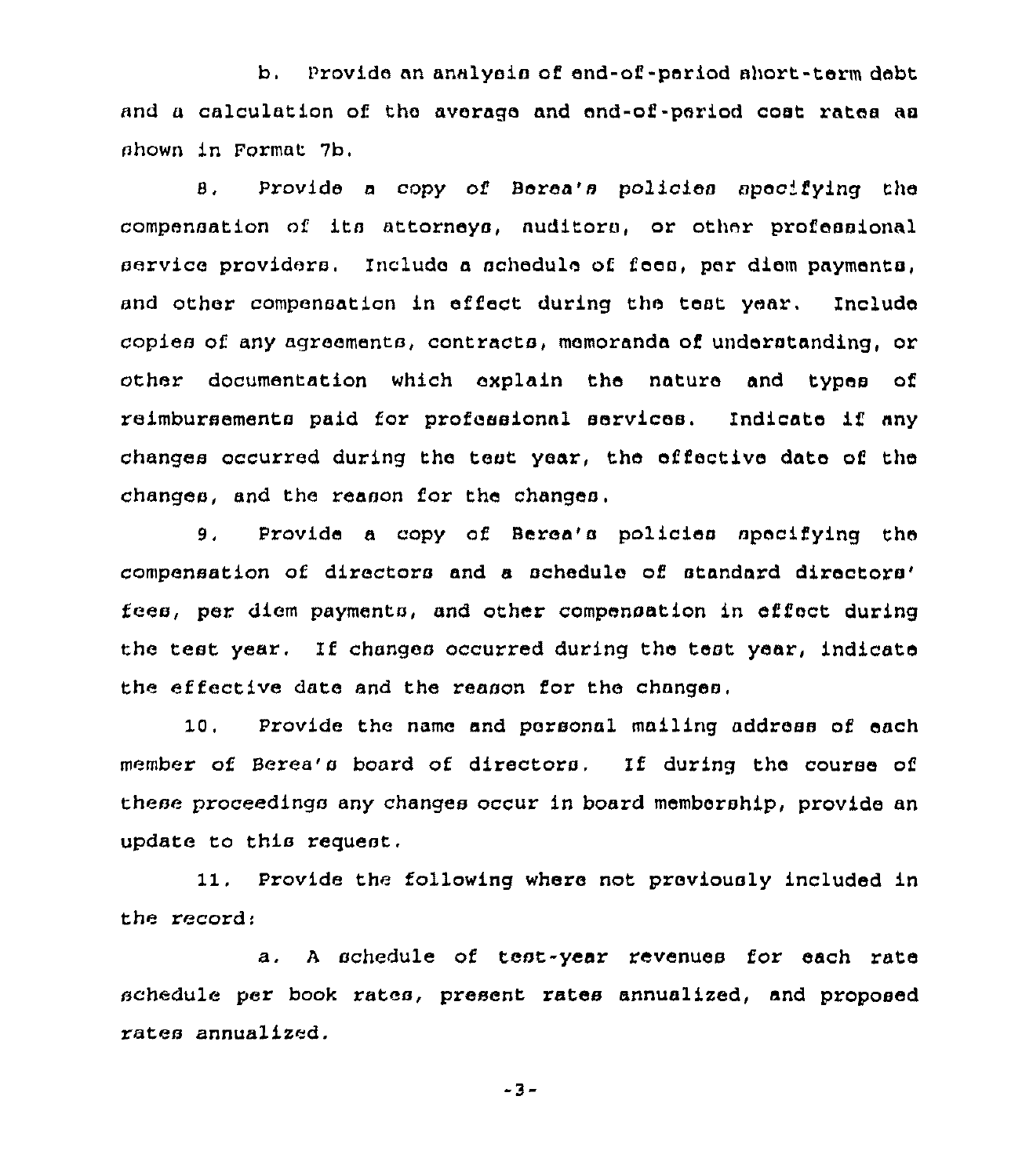$b, \lambda$  schedule showing by customer class  $(1, e, \mu)$ reaidential, commercial, industrial, etc.) the amount and percent of any proposed increase or decrease in revenue distributed to each class. This achedule is to be accompanied by a statement which explains in detail the methodology or basis used to allocate the requested increase or decrease in revenue to each of the respective customer clanaen.

c. A schedule showing how the increase or decrease in (b) above was further distributed to each rate charge  $(i.e.,$ customer or facility charge, KWH charge, etc.). This schedule is to be accompanied by a statement which explains in detail the methodology or basis used to allocate the increase or decrease.

d, <sup>A</sup> statement ahowinq by croon-outa and italicized inserts all proposed changes in rates, chargea, terms and conditions, and service rules and requlations for each rate or charge, <sup>A</sup> copy of tho current tariff may be used,

e. A reconciliation of fuel adjustment clause ("FAC") revenue and expense from the test year. The net result of this adjustment should be to remove all FAC revenue and expense from tent-year revenue and expense,

12. Explain how the tent year capitalization rats waa determined. If differing rates were used for specific expenses (i.e,, payroll, transportation clearing accounts, depreciation, etc.), indicate the rate and how it was determined. Indicate all proposed changes to the teat-year capitalization rate and how they were determined,

 $-4-$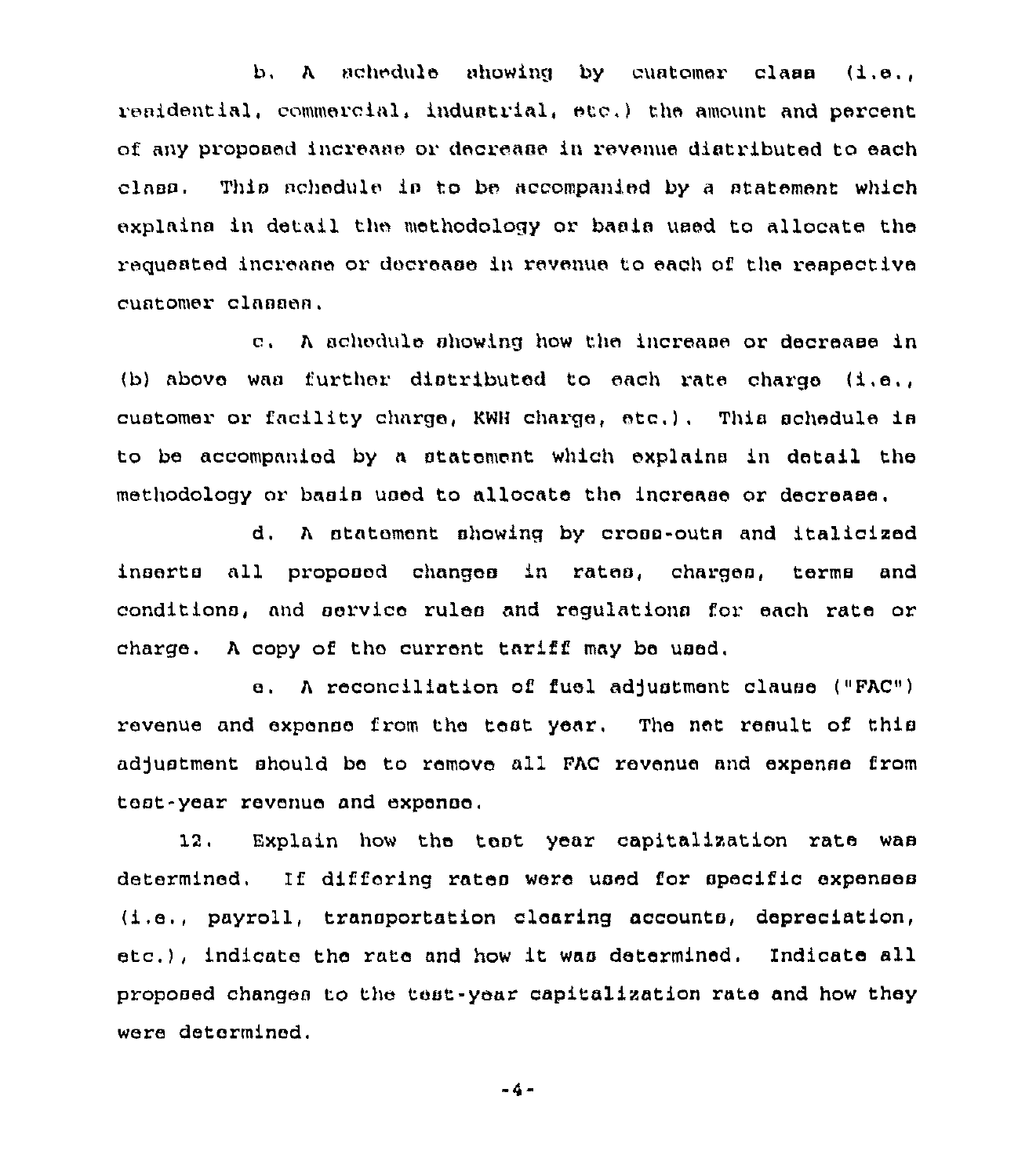13. Provide a schedule of salaries and wages for the test year and each of the <sup>3</sup> calendar years preceding the test year aa shown in Format 13, attached. For each time period, provide the amount of overtime pay,

14. Provide the following payroll information for each employee:

a. The actual regular hours worked during the test year.

b, The actual overtime hours worked during the test year.

c. The teat-year-end wage rate for each employee and the date of the last increase.

d, <sup>A</sup> calculation of the percentage of increase granted during the teat year,

The information shall identify all the employees as either salaried or hourly, and also as either full-time, part-time, or temporary. Employee numbers or other identifiers may be used instead of employee names, Include an explanation of how the overtime pay rate is determined. All employees terminated during the test year shall be identified (along with the month in which the termination occurred), as well as those employees who replaced terminated employees or were otherwise added to the payroll during the test year,

-5-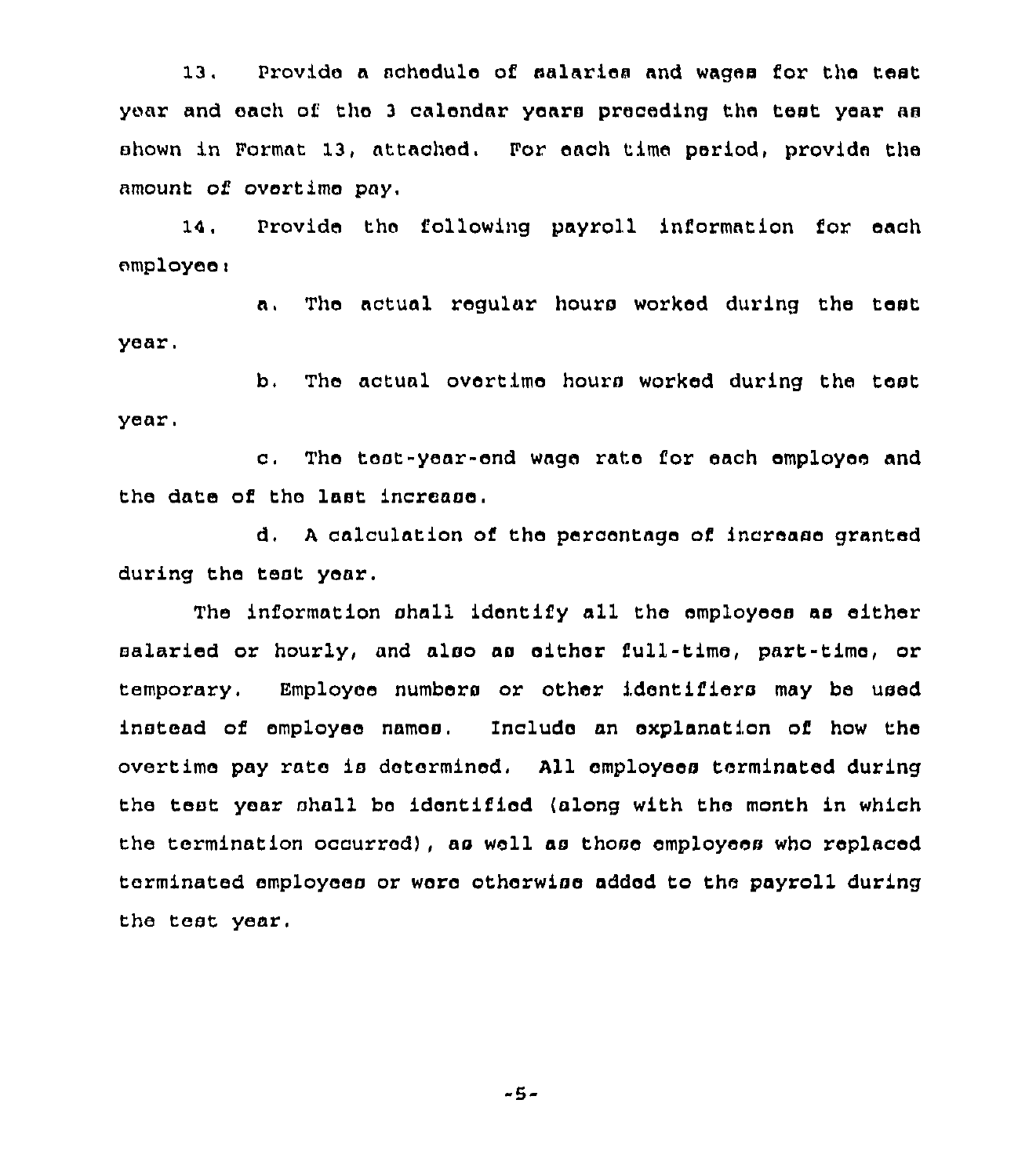18, Provide the following payroll tax information:

a, The bane wages and salaries used to calculate the taxes, with an explanation of how the base wages and salaries were determined,

b, The tax rates in effect at test-year-end,

18. Provide a schedule of all employee benefits available to Berea's employees. Include the number of employees at test-yearend covered under each benefit, the test-year-end actual cost of each benefit, the amount of the coat capitalized, the amount of the cost oxpensed, and the account numbers in which the capitalized or expensed coats were recorded.

17. Provide a detailed analysis of advertising expenditures during the test year, Include <sup>a</sup> breakdown of Account No. 913, Advertising Expenses, as shown in Format 17 attached, and show any advertising expenditures included in other expense accounts. This analysis shall be specific as to the purpose and expected benefit of each expenditure,

18, Provide an analysis of Account No, 930, Miscellaneous General Expenses, for the test year, Include a complete breakdown of this account as shown in Format 18 attached, Include all detailed workpapers supporting this analysis. At a minimum, the workpapers shall show the date, vendor, reference (i.e., voucher no,, etc,), dollar amount, and <sup>a</sup> brief description of each expenditure. Detailed analysis is not required for amounts of less than \$100 provided the items are grouped by classes as shown in Pormat 18.

 $-6-$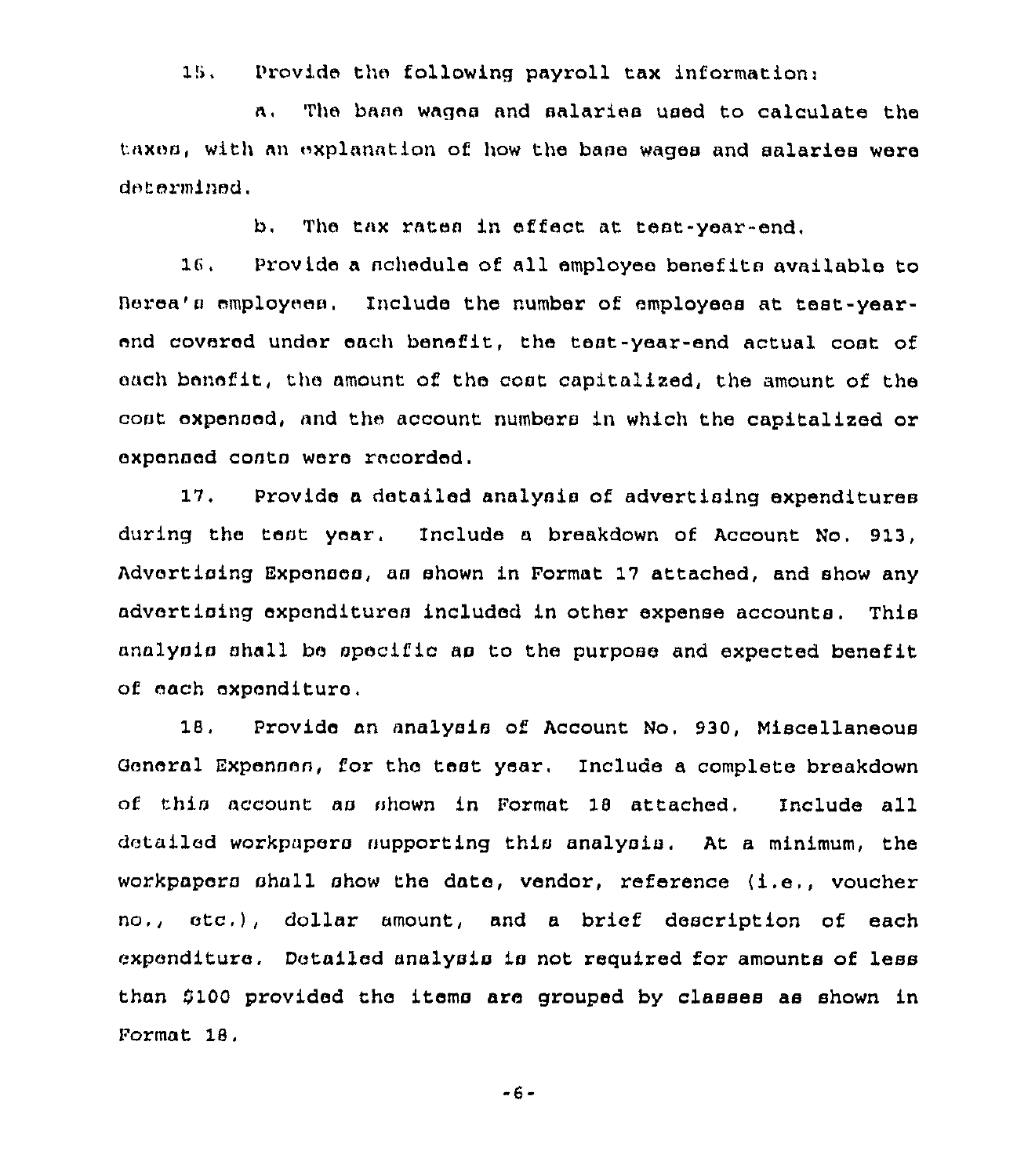19. Provide <sup>a</sup> detailed analysis of the total compensation paid by Berea to each member of the board of directors during the test year including all fees, fringe benefits, and expenses, with a description of the type of meetings, seminars, etc, attended by each member. Indicate whether any of the listed expenses in this analysis include the costs for the director's spouse. Expenses for directors' spouses shall be listed separately.

20, Provide a detailed analysis of expenses incurred during the test year for professional services, as shown in Format 20. attached. Include all detailed workpapers supporting this analysis, At a minimum, the workpapers shall show the payee, dollar amount, reference (i.e,, voucher no., etc.), account charged, hourly rates and time charged to the utility according to each invoice, and a brief description of the service provided. Identify all rate case work by case number,

21, Provide the following information concerning the costs for the preparation of this case:

a. For the costs incurred to date, provide <sup>a</sup> detailed schedule of these expenditures. At a minimum, the schedule shall include the date of the transaction, check number or other document reference, the vendor, amount, a description of the services performed, and the account number in which the expenditure was recorded. Indicate any costs incurred for this case during the test year. Include copies of invoices received from the vendors.

 $-7-$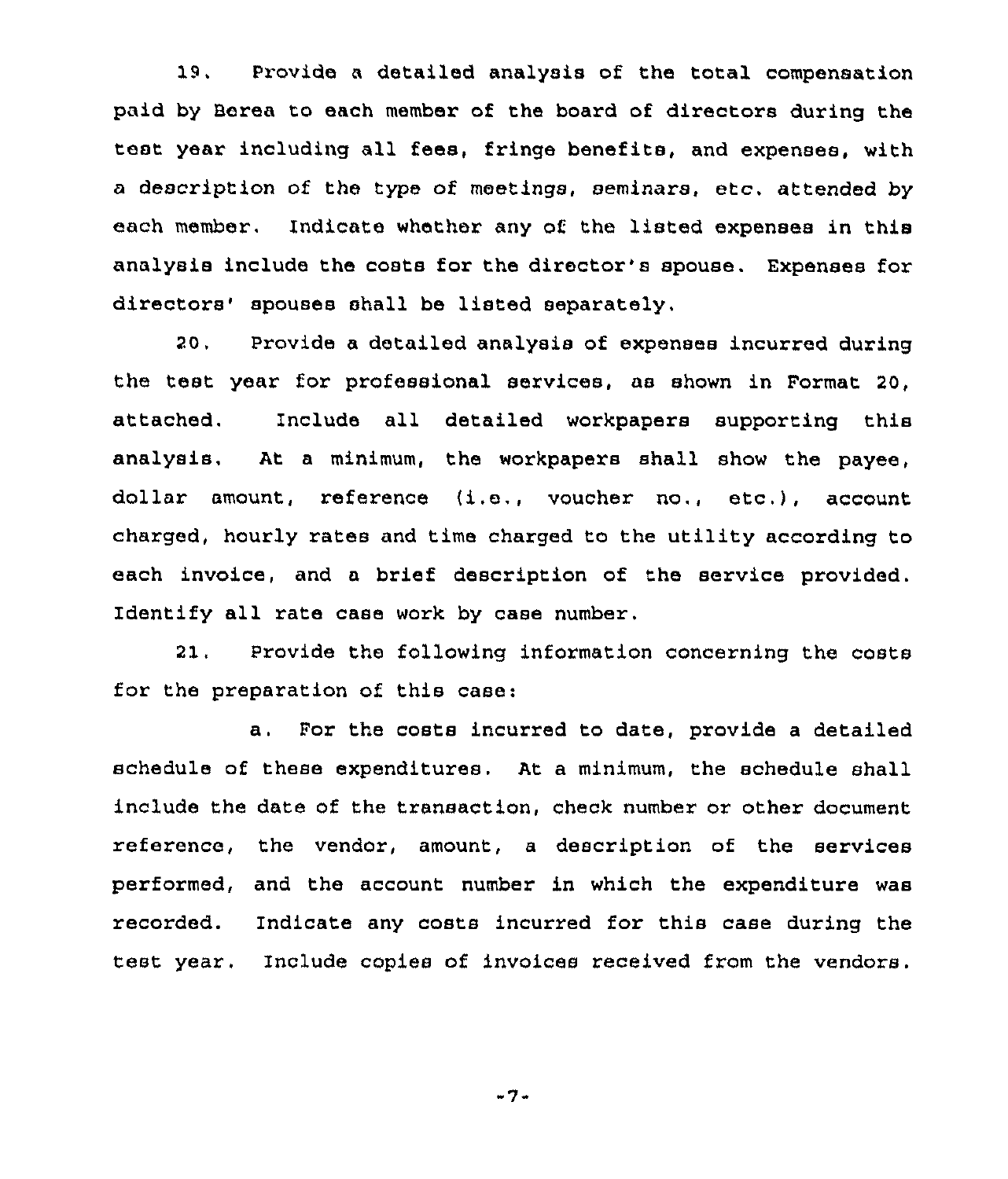b. Provide an itemized estimate of the total cost to be incurred. Include a detailed explanation of how the estimate was determined, along with all supporting workpapers and calculations.

c. During the course of this proceeding, provide monthly updates of the actual costs incurred, in the manner prescribed above.

22. Provide <sup>a</sup> list of depreciation expenses using Format 22.

23. Explain how Berea's depreciation rates were developed.

24. Provide a detailed analysis of contributions for charitable and political purposes (in cash or services) . For each contribution, indicate the amount of the expenditure, the recipient of the contribution, and specific account charged.

25. What is the tax status of Berea2

26, Provide complete details of the financial reporting and rate-making treatment of Berea's pension costs,

27, Provide complete details of Berea's financial reporting and rate-making treatment of Statement of Financial Accounting Standard ("SFAS") No. 106, ircluding:

a. The date that Berea adopted or plans to adopt SFAS No. 106.

b. All accounting entries made or to be made at the date of adoption.

c. All actuarial studies and other documents used to determine the level of SFAS No. 106 cost recorded or to be recorded by Berea,

 $-8-$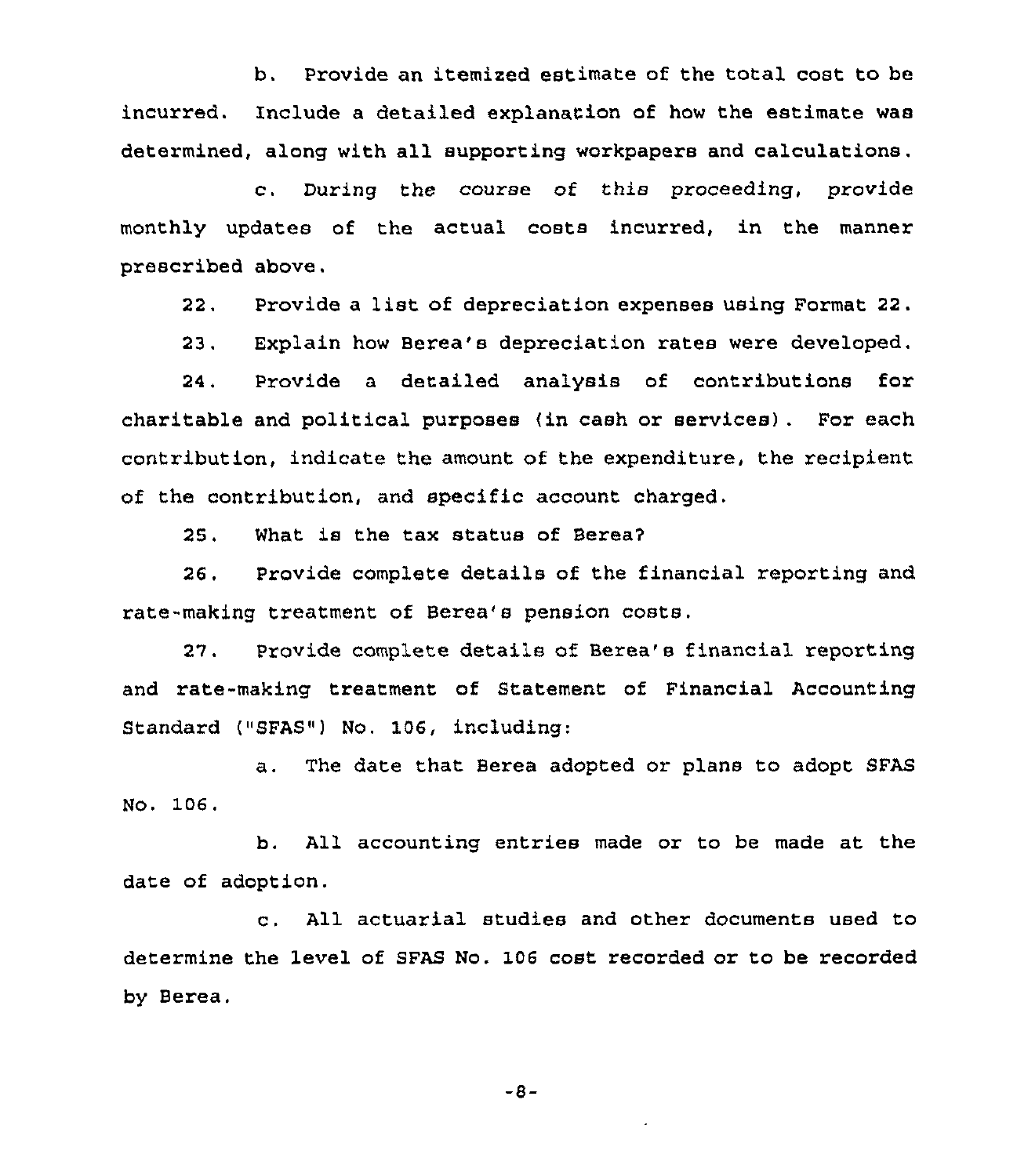28. Provide complete details of Berea's financial reporting and rate-making treatment of SFAS No. 112, including:

a. The date that Berea adopted SFAS No. 112.

b. All accounting entries made at the date of adoption.

c. All actuarial studies and other documents used to determine the level of SFAS No. 112 cost recorded by Berea.

29. Provide the information as soon as it is known, which would have a material effect on net operating income, rate base, and cost of capital which occurred after the test year and was not incorporated in the filed testimony and exhibits.

30. Provide a detailed monthly income statement for each month after the test period including the month in which the hearing ends, as they become available.

31. Provide the following information related to any mutual resources and expenses shared by Berea and Berea College Water Utility Department:

a . Identify all employees (by employee number) that perform duties for both electric and water operations. Also, state how these employees' wages and salaries are allocated between the two departments.

b. Identify all assets benefiting both electric and water departments. Also, explain how depreciation, maintenance, etc., expenses are allocated between the two departments.

c. Identify all other expenses that are allocated exclusively between the water and electric departments. Also, explain how each expense is allocated between the two departments.

 $-9-$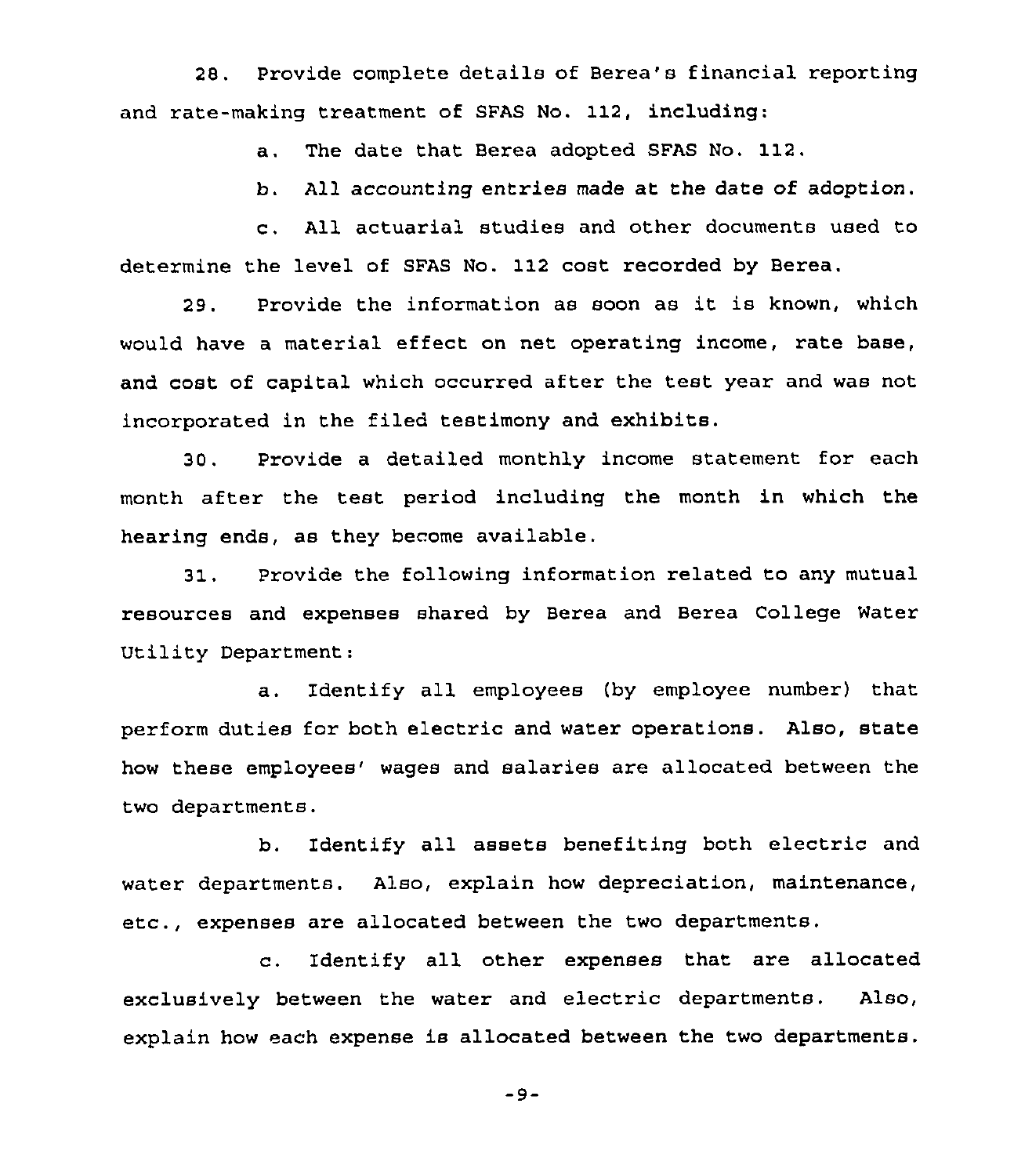Done at Frankfort, Kentucky, this 26th day oE April, 1995.

PUBLIC SERVICE COMMISSION

For the Commission

ATTEST:

ills  $\overline{\phantom{0}}$ 

Executive Director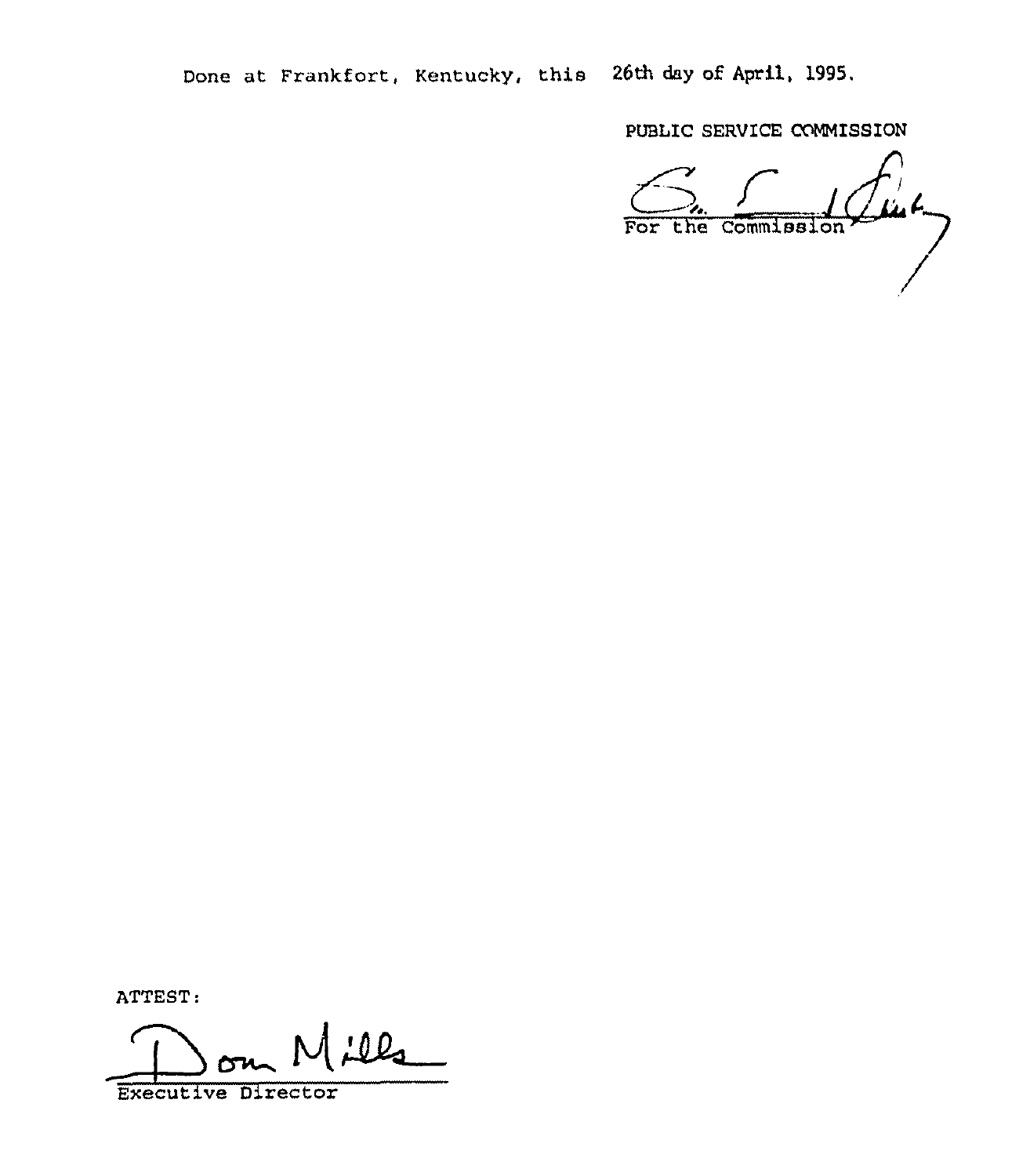Format 3<br>Schedule 1

 $\bullet$ 

|               | $\cdots$                                                                                                                                          |           |       |        |          |        |                 |               |          |        |          |                 |       |
|---------------|---------------------------------------------------------------------------------------------------------------------------------------------------|-----------|-------|--------|----------|--------|-----------------|---------------|----------|--------|----------|-----------------|-------|
|               | BEREA COLLEGE ELECTRIC UTILITY<br>CASE NO. 95-111<br>Comparative Capital Structures (Excluding JDIC)<br>For the Periods as Shown<br>"000 Omitted" |           |       |        |          |        |                 |               |          |        |          |                 |       |
|               |                                                                                                                                                   | 10th Year |       |        | 9th Year |        | <b>Sth Year</b> |               | 7th Year |        | 6th Year | <b>Sth Year</b> |       |
| Line<br>No.   | Type of Capital                                                                                                                                   | Amount    | Ratio | Amount | Ratio    | Amount | Ratio           | <b>Amount</b> | Ratio    | Amount | Ratio    | Amount          | Ratio |
| 1.            | Long-Term Debt                                                                                                                                    |           |       |        |          |        |                 |               |          |        |          |                 |       |
| а.            | Short-Term Debt                                                                                                                                   |           |       |        |          |        |                 |               |          |        |          |                 |       |
| $\mathbf{3.}$ | Preferred & Dreference<br>Btock                                                                                                                   |           |       |        |          |        |                 |               |          |        |          |                 |       |
| 4.            | Common Equity                                                                                                                                     |           |       |        |          |        |                 |               |          |        |          |                 |       |
| 5.            | Other (Itemise by type)                                                                                                                           |           |       |        |          |        |                 |               |          |        |          |                 |       |
| 6.            | Total Capitalization                                                                                                                              |           |       |        |          |        |                 |               |          |        |          | - -             |       |

|             |                                 | . .<br>Test Year<br>let Year<br>2nd Year<br>3th Year<br>4th Year |       |               | an an an an an an an an an an an an<br>Latest<br>Available<br><b>Quarter</b> |        | Average<br>Test Year |        |       |               |       |               |       |        |       |
|-------------|---------------------------------|------------------------------------------------------------------|-------|---------------|------------------------------------------------------------------------------|--------|----------------------|--------|-------|---------------|-------|---------------|-------|--------|-------|
| Line<br>No. | Type of Capital                 | Amount                                                           | Ratio | <b>Anount</b> | Ratio                                                                        | Amount | Ratio                | Amount | Ratio | <b>Amount</b> | Ratio | <b>Amount</b> | Ratio | Amount | Ratio |
| 1.          | Long-Term Debt                  |                                                                  |       |               |                                                                              |        |                      |        |       |               |       |               |       |        |       |
| 2.          | Short-Term Debt                 |                                                                  |       |               |                                                                              |        |                      |        |       |               |       |               |       |        |       |
| з.          | Preferred &<br>Proference Stock |                                                                  |       |               |                                                                              |        |                      |        |       |               |       |               |       |        |       |
| 4.          | Common Equity                   |                                                                  |       |               |                                                                              |        |                      |        |       |               |       |               |       |        |       |
| 5.          | Other (Itemise<br>by type)      |                                                                  |       |               |                                                                              |        |                      |        |       |               |       |               |       |        |       |
| 6.          | Total<br>Capitalisation         |                                                                  |       |               |                                                                              |        |                      |        |       |               |       |               |       | --     |       |

Instructions: 1. Provide a calculation of the average test year data as shown in Format 5, Schedule 2.

2. If the applicant is a member of an affiliated group, the above data is to be provided for the parent company and the eystem consolidated.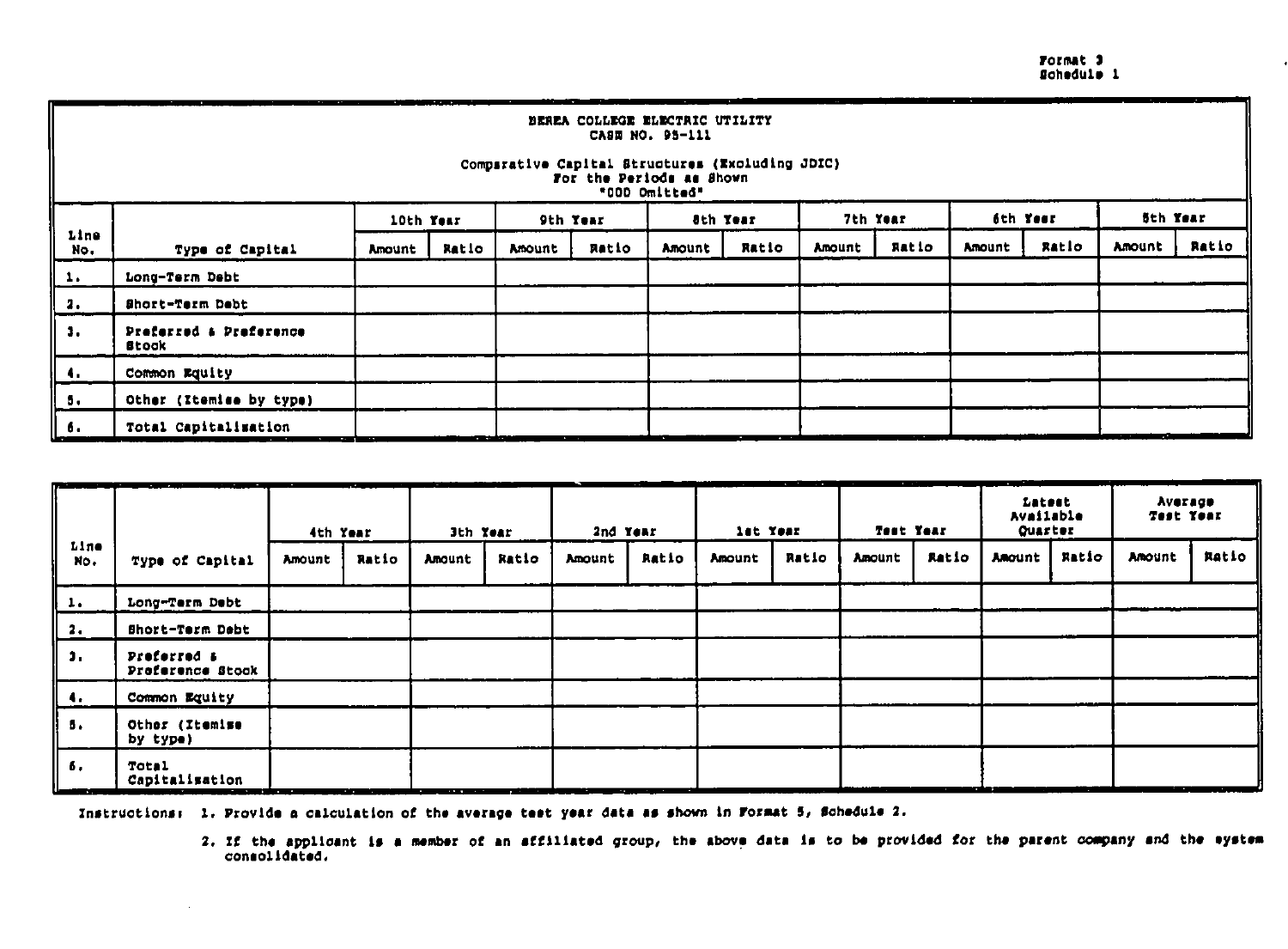Format 3<br>Schedule 2

 $\mathcal{N}_{\mathrm{c}}$ 

 $\bullet$ 

|                                            | BEREA COLLEGE ELECTRIC UTILITY                                                                                                                                                                                                                                                                                                   |  |                 |                                                      |  |  |  |  |  |  |  |  |
|--------------------------------------------|----------------------------------------------------------------------------------------------------------------------------------------------------------------------------------------------------------------------------------------------------------------------------------------------------------------------------------|--|-----------------|------------------------------------------------------|--|--|--|--|--|--|--|--|
|                                            |                                                                                                                                                                                                                                                                                                                                  |  | CASE NO. 95-111 |                                                      |  |  |  |  |  |  |  |  |
|                                            |                                                                                                                                                                                                                                                                                                                                  |  |                 | Calculation of Average Test Period Capital Structure |  |  |  |  |  |  |  |  |
|                                            | "000 Onitted"                                                                                                                                                                                                                                                                                                                    |  |                 |                                                      |  |  |  |  |  |  |  |  |
| Line<br>No.                                | Total Common<br>Rotained<br>Short-Term<br>Preforred<br>Common<br>Long-Term<br>Total<br>$\frac{Iten}{(a)}$<br>Faulty.<br><b>Barnings</b><br><b>Debt</b><br><u>__Btook_</u><br><b>Stock</b><br>Capital<br>Debt<br>(0)<br>$\overline{(\mathfrak{g})}$<br>(h)<br>$\overline{(\mathsf{d})}$<br>(t)<br>(b)<br>$\left( \bullet \right)$ |  |                 |                                                      |  |  |  |  |  |  |  |  |
| ı.                                         | Balance Beginning of test year                                                                                                                                                                                                                                                                                                   |  |                 |                                                      |  |  |  |  |  |  |  |  |
| 2.                                         | lat Month                                                                                                                                                                                                                                                                                                                        |  |                 |                                                      |  |  |  |  |  |  |  |  |
| з.                                         | 2nd Month                                                                                                                                                                                                                                                                                                                        |  |                 |                                                      |  |  |  |  |  |  |  |  |
| 4.                                         | 3th Month                                                                                                                                                                                                                                                                                                                        |  |                 |                                                      |  |  |  |  |  |  |  |  |
| 5.                                         | 4th Month                                                                                                                                                                                                                                                                                                                        |  |                 |                                                      |  |  |  |  |  |  |  |  |
| 6.                                         | 5th Month                                                                                                                                                                                                                                                                                                                        |  |                 |                                                      |  |  |  |  |  |  |  |  |
| 7.                                         | 6th Month                                                                                                                                                                                                                                                                                                                        |  |                 |                                                      |  |  |  |  |  |  |  |  |
| 8.                                         | 7th Month                                                                                                                                                                                                                                                                                                                        |  |                 |                                                      |  |  |  |  |  |  |  |  |
| 9.                                         | <b>8th Month</b>                                                                                                                                                                                                                                                                                                                 |  |                 |                                                      |  |  |  |  |  |  |  |  |
| 10.                                        | 9th Month                                                                                                                                                                                                                                                                                                                        |  |                 |                                                      |  |  |  |  |  |  |  |  |
| 11.                                        | 10th Month                                                                                                                                                                                                                                                                                                                       |  |                 |                                                      |  |  |  |  |  |  |  |  |
| 12.                                        | 11th Month                                                                                                                                                                                                                                                                                                                       |  |                 |                                                      |  |  |  |  |  |  |  |  |
| 13.                                        | 12th Month                                                                                                                                                                                                                                                                                                                       |  |                 |                                                      |  |  |  |  |  |  |  |  |
| 14.                                        | Total (Ll through L13)                                                                                                                                                                                                                                                                                                           |  |                 |                                                      |  |  |  |  |  |  |  |  |
| 15.                                        | Averago balance ( $L14 + L3$ )                                                                                                                                                                                                                                                                                                   |  |                 |                                                      |  |  |  |  |  |  |  |  |
| Average capitalization ratios<br>16.       |                                                                                                                                                                                                                                                                                                                                  |  |                 |                                                      |  |  |  |  |  |  |  |  |
| End-of-period capitalization ratios<br>17. |                                                                                                                                                                                                                                                                                                                                  |  |                 |                                                      |  |  |  |  |  |  |  |  |
|                                            |                                                                                                                                                                                                                                                                                                                                  |  |                 |                                                      |  |  |  |  |  |  |  |  |
|                                            | 1. If applicable, provide an additional achedule in the above format excluding common equity in subsidiaries from the total<br>Instructions:<br>company capital structure. Show the amount of common equity excluded.<br>2. Include premium on class of stock.                                                                   |  |                 |                                                      |  |  |  |  |  |  |  |  |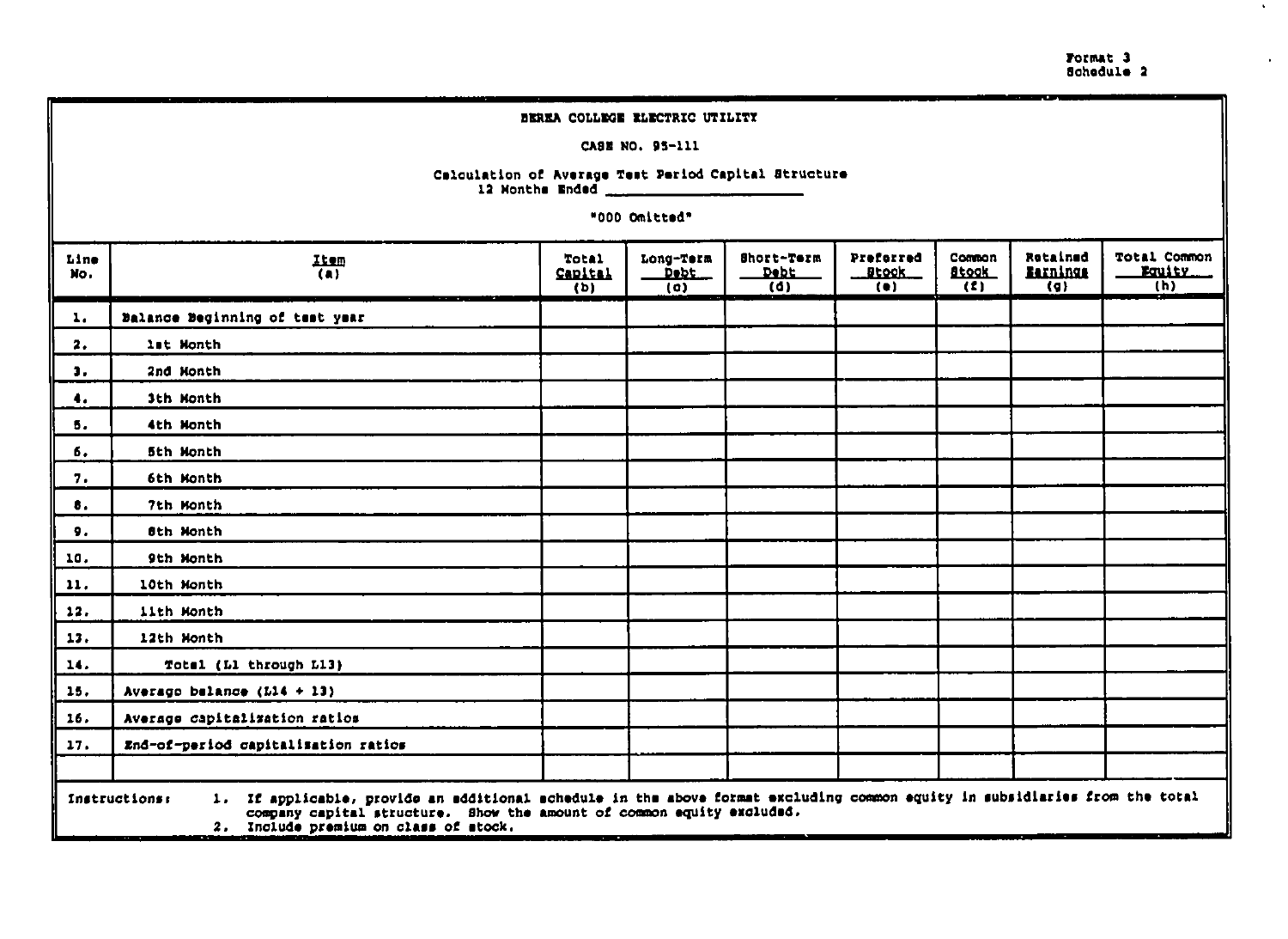Format<sub>4</sub>

|                                     | <b>BEREA COLLEGE ELECTRIC UTILITY</b><br>CABE NO. 99-111<br>Comparison of Test Year Account Balances<br>- With Those of the Preceding Year |              |              |                 |                |                 |              |               |              |                 |               |               |       |
|-------------------------------------|--------------------------------------------------------------------------------------------------------------------------------------------|--------------|--------------|-----------------|----------------|-----------------|--------------|---------------|--------------|-----------------|---------------|---------------|-------|
| Account Title and<br>Account Number | 1mt<br>Month                                                                                                                               | 2nd<br>Month | 1rd<br>Month | 4 L.H<br>Hemath | 91 D<br>Mant.h | 4 E.H<br>Wanth) | クもわ<br>ルッハルカ | 9th.<br>Monch | タヒれ<br>Month | 10th<br>Monch   | 11th<br>Month | 12th<br>Month | Total |
| Test Year                           |                                                                                                                                            |              |              |                 |                |                 |              |               |              |                 |               |               |       |
| Prior Year                          |                                                                                                                                            |              |              |                 |                |                 |              |               |              |                 |               |               |       |
| Increase                            |                                                                                                                                            |              |              |                 |                |                 |              |               |              |                 |               |               |       |
| (Decrease)                          |                                                                                                                                            |              |              |                 |                |                 |              |               |              | <b>A</b><br>- - |               |               |       |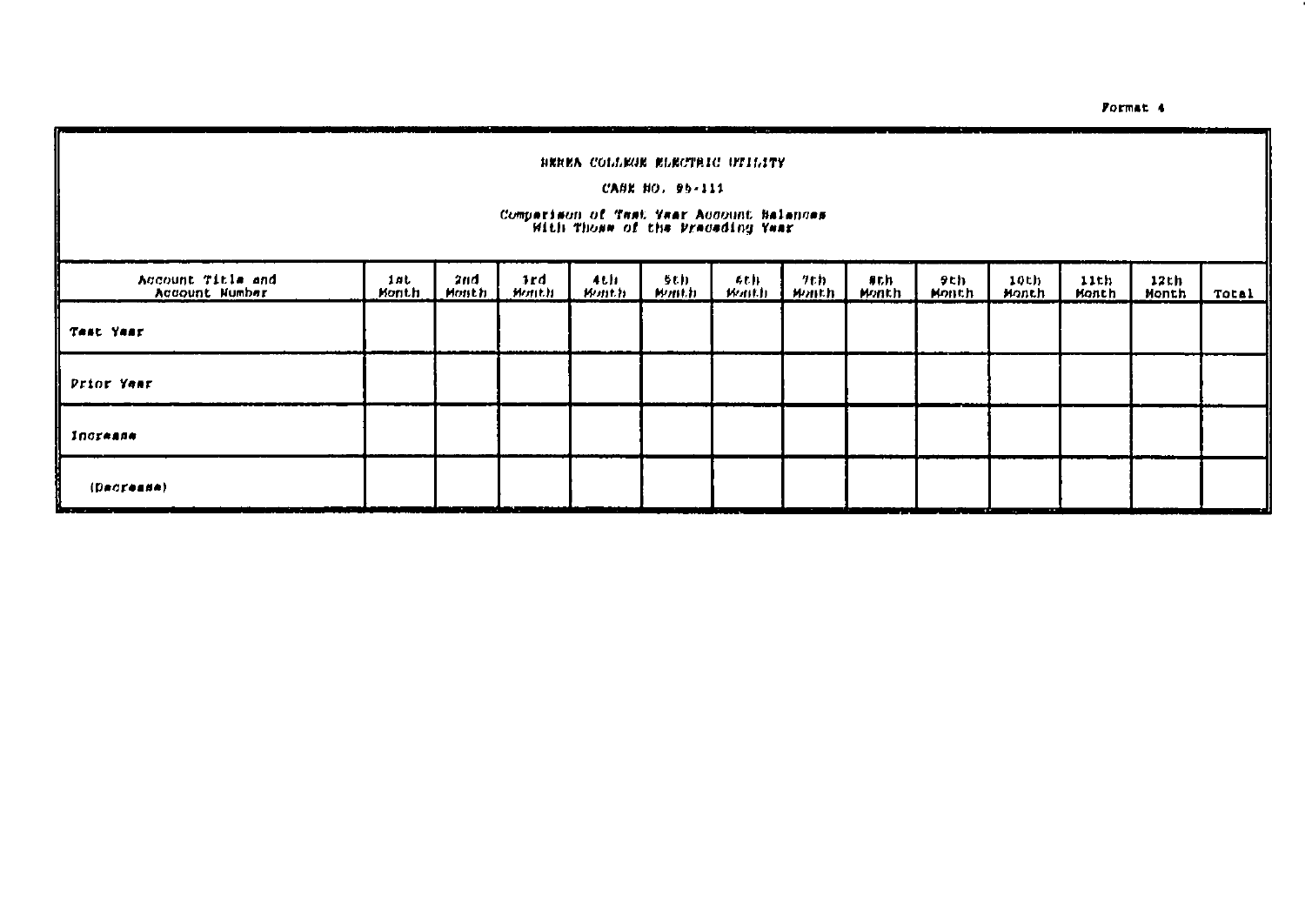|  | Format 7a          |  |
|--|--------------------|--|
|  | <b>M</b> ahedule 1 |  |

 $\bullet$ 

|             | BEREA COLLEGE RUBOTRIC UTILITY<br>CASE NO. 95-111<br>Schedule of Outstanding Long-Term Debt<br>For the Calendar Year Ended December 31, ____                                                                                                                                                                                                                                                             |  |  |  |  |  |  |  |  |  |  |
|-------------|----------------------------------------------------------------------------------------------------------------------------------------------------------------------------------------------------------------------------------------------------------------------------------------------------------------------------------------------------------------------------------------------------------|--|--|--|--|--|--|--|--|--|--|
| line<br>No. | Annualised<br>Bond Rating<br>Coupon<br>Type of<br>Cost<br>Type of<br>at Time<br>Date of<br>Date of<br>Interent<br>Comt Rate<br>Cost Rate to<br><b>Amount</b><br>Col.(d) x Col.(d)<br><b>Obligation</b><br>ve fitine<br>Debt_Issue<br><b>Maturity</b><br><b>QL_IANUA</b><br><b>Qutstanding</b><br><b>LIANAL</b><br><u>Mathritin,</u><br>$\frac{1}{2}$<br>छ।<br>$(\mu)$<br>(1)<br>(b)<br>(A)<br>(a)<br>(d) |  |  |  |  |  |  |  |  |  |  |
|             |                                                                                                                                                                                                                                                                                                                                                                                                          |  |  |  |  |  |  |  |  |  |  |
|             | Total Long-Term Debt and<br>Annualimed Comt<br>Annualized Cost rate [Total<br>Col. $($ j $)$ + Total Col. $(d)$ ]                                                                                                                                                                                                                                                                                        |  |  |  |  |  |  |  |  |  |  |

- ' Nominal Rate
- <sup>2</sup> Nominal Rate Plus Discount or Premium Amortization
- <sup>3</sup> Nominal Rate Plus Discount or Premium Amortization and Issuance Cost
- 4 Standard and Poor's, Moody, etc.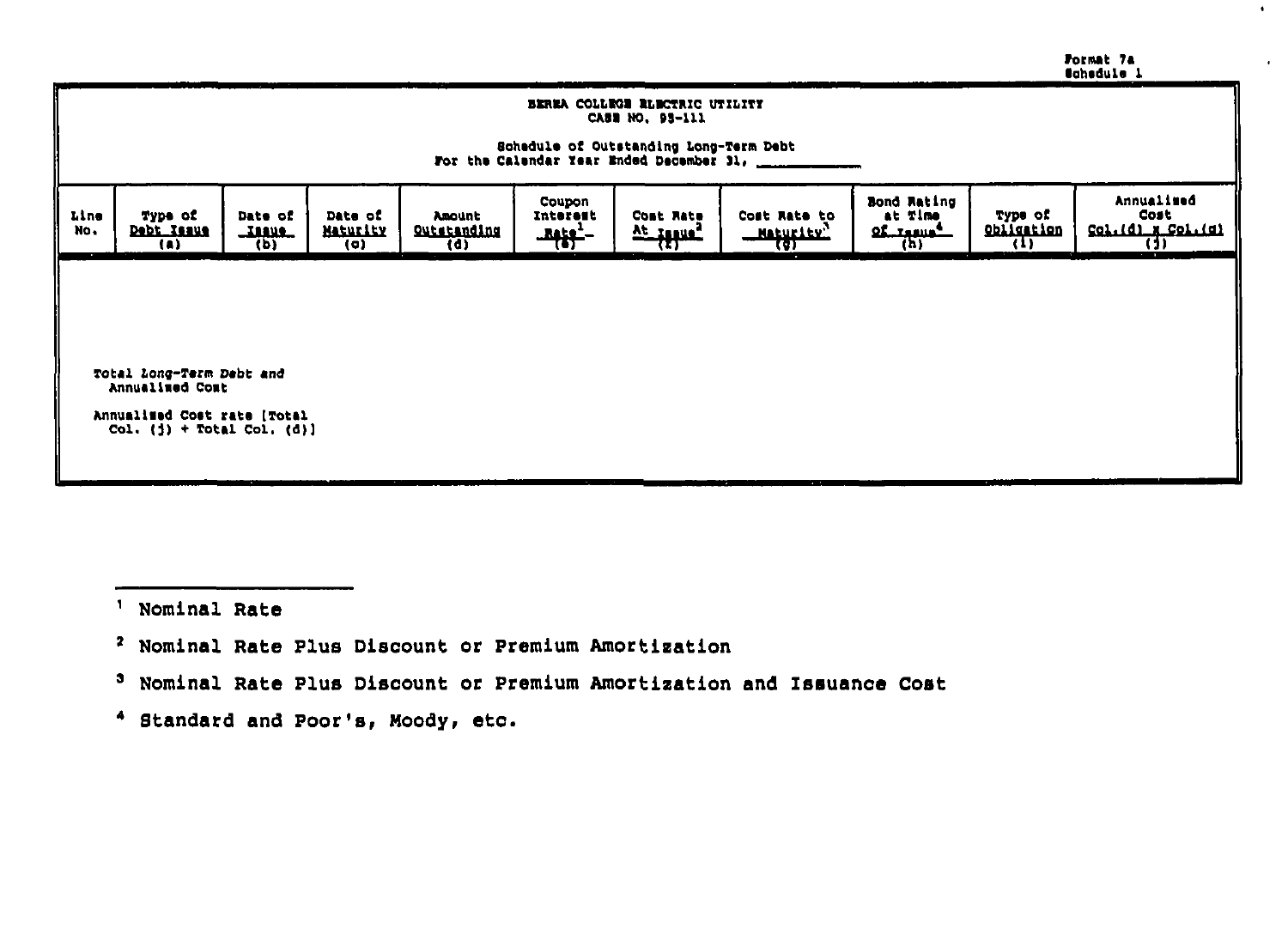Format 7a Schedule 2

|             | BEREA COLLEGE ELECTRIC UTILITY<br>CABR NO. 95-111                                                                                                                                                                                                                                                                                                                                                                                                                                                                                      |  |  |  |  |  |  |  |  |  |  |  |
|-------------|----------------------------------------------------------------------------------------------------------------------------------------------------------------------------------------------------------------------------------------------------------------------------------------------------------------------------------------------------------------------------------------------------------------------------------------------------------------------------------------------------------------------------------------|--|--|--|--|--|--|--|--|--|--|--|
|             | Schedule of Outstanding Long-Term Debt<br>For the Teat Year Ended                                                                                                                                                                                                                                                                                                                                                                                                                                                                      |  |  |  |  |  |  |  |  |  |  |  |
| Line<br>No. | Actual<br>Teat<br>Bond<br>Cost<br>Cost<br>туре<br>Year.<br>Annualized<br>Rating<br>түрө<br>Rate<br>Rate<br>оf<br>Coupon<br><b>Date</b><br><b>Date</b><br><b>Interent</b><br>оf<br><b>Cost</b><br>at Time<br>to.<br>at.<br><b>Debt</b><br>оť<br>Interest<br>o£.<br>Amount<br>$\frac{\text{Cout}^3}{(k)}$<br>Obligation<br>Col.(d)xCol.(g)<br>of Janua <sup>4</sup><br>Outstanding<br>Maturity<br>Maturity"<br><u>Insue</u><br><b>Lesue</b><br>부상학<br><b>Tellie:</b><br>$\overline{w}$<br>้เว่า<br>w<br>ফে<br>(0)<br>(d)<br>$($ .<br>(D) |  |  |  |  |  |  |  |  |  |  |  |
|             |                                                                                                                                                                                                                                                                                                                                                                                                                                                                                                                                        |  |  |  |  |  |  |  |  |  |  |  |
|             | Total Long-Term Debt and<br>Annualised Cost                                                                                                                                                                                                                                                                                                                                                                                                                                                                                            |  |  |  |  |  |  |  |  |  |  |  |
|             | Annualised Cost Rate (Total<br>Col. $(1)$ + Total Col. $(d)$ ]                                                                                                                                                                                                                                                                                                                                                                                                                                                                         |  |  |  |  |  |  |  |  |  |  |  |
|             | Actual Long-Term Debt Cost<br>Rate [Total Col. $k + \text{Total}$<br>Reported in Col. (o) Line 15<br>of Format 1, Schedule 21                                                                                                                                                                                                                                                                                                                                                                                                          |  |  |  |  |  |  |  |  |  |  |  |

<sup>1</sup> Nominal Rate

- <sup>2</sup> Nominal Rate Plus Discount or Premium Amortization
- <sup>3</sup> Nominal Rate Plus Discount or Premium Amortization and Issuance Cost
- 4 Standard and Poor's, Moody, etc.
- <sup>5</sup> Sum of Accrued Interest Amortization of Discount or Premium and Issuance Cost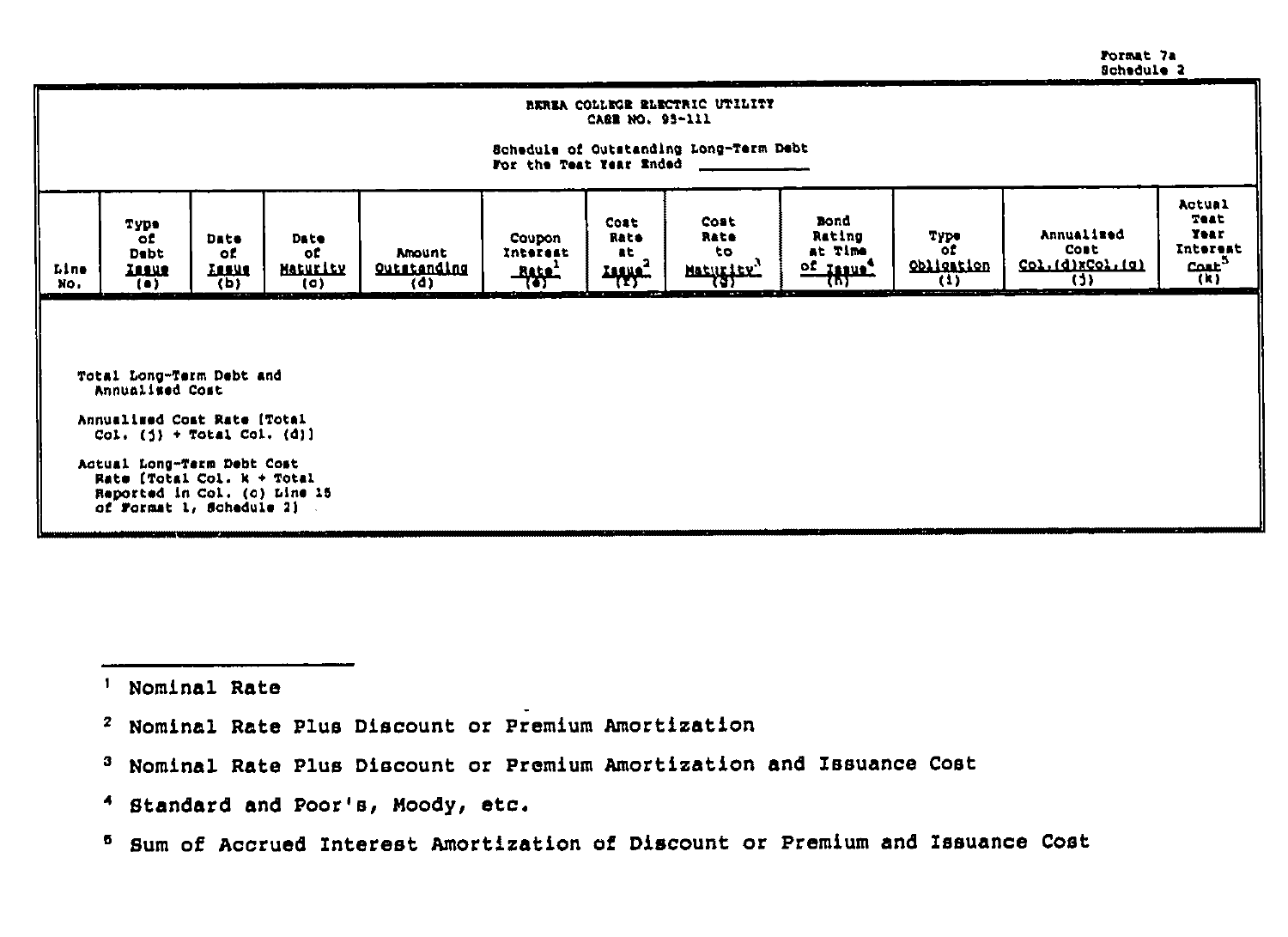Format 7b

|             | BEREA COLLEGE BLECTRIC UTILITY<br>CASS NO. 95-111                                                                                                                                                                                                                                                                                   |  |  |  |  |  |  |  |  |  |  |  |
|-------------|-------------------------------------------------------------------------------------------------------------------------------------------------------------------------------------------------------------------------------------------------------------------------------------------------------------------------------------|--|--|--|--|--|--|--|--|--|--|--|
|             | Schedule of Short-Term Debt<br>For the Test Year Ended                                                                                                                                                                                                                                                                              |  |  |  |  |  |  |  |  |  |  |  |
| Line<br>No. | Effective<br><b>Date</b><br>Nominal<br>Annualized<br>Type of<br>Date<br>of<br><b>Debt</b><br>оť<br>Anount<br>Interest<br>Interest<br><b>Interest Cost</b><br><b>Maturity</b><br><b>Qutstanding</b><br><b>Cost Rate</b><br>Col.(d)xCol.(f)<br>Instrument<br><b>TERUS</b><br>hir<br>(d)<br>(b)<br>$\{c\}$<br>(1)<br>$(a)$<br>(<br>(g) |  |  |  |  |  |  |  |  |  |  |  |
|             |                                                                                                                                                                                                                                                                                                                                     |  |  |  |  |  |  |  |  |  |  |  |
|             |                                                                                                                                                                                                                                                                                                                                     |  |  |  |  |  |  |  |  |  |  |  |
|             | Total Short-Term Debt<br>Annualised Cost Rate [Total Col. (g) + Total col. (d)]                                                                                                                                                                                                                                                     |  |  |  |  |  |  |  |  |  |  |  |
|             | Actual Interest Paid or Accrued on Short-Tarm<br>Debt during the Test Year (Report in Col. (g) of this schedule)                                                                                                                                                                                                                    |  |  |  |  |  |  |  |  |  |  |  |
|             | Average Short-Term Debt - Format 1, Schedule 2<br>Line 15 Col. (d) [Report in Col. (g) of this schedule]                                                                                                                                                                                                                            |  |  |  |  |  |  |  |  |  |  |  |
|             | Test-Tear Interet Cost Rate [Actual Interest +<br>Average Short-Term Debt] [Report in Col (f) of this schedule]                                                                                                                                                                                                                     |  |  |  |  |  |  |  |  |  |  |  |

 $\sim 100$ 

 $\mathcal{L}^{\text{max}}$ 

1. In all instances where the Effective Interest Coat Rate is different from the Mominal Interest Rate provide a<br>calculation of the effective Interest Cost Rate in sufficient datail to show the liems of coste that cause th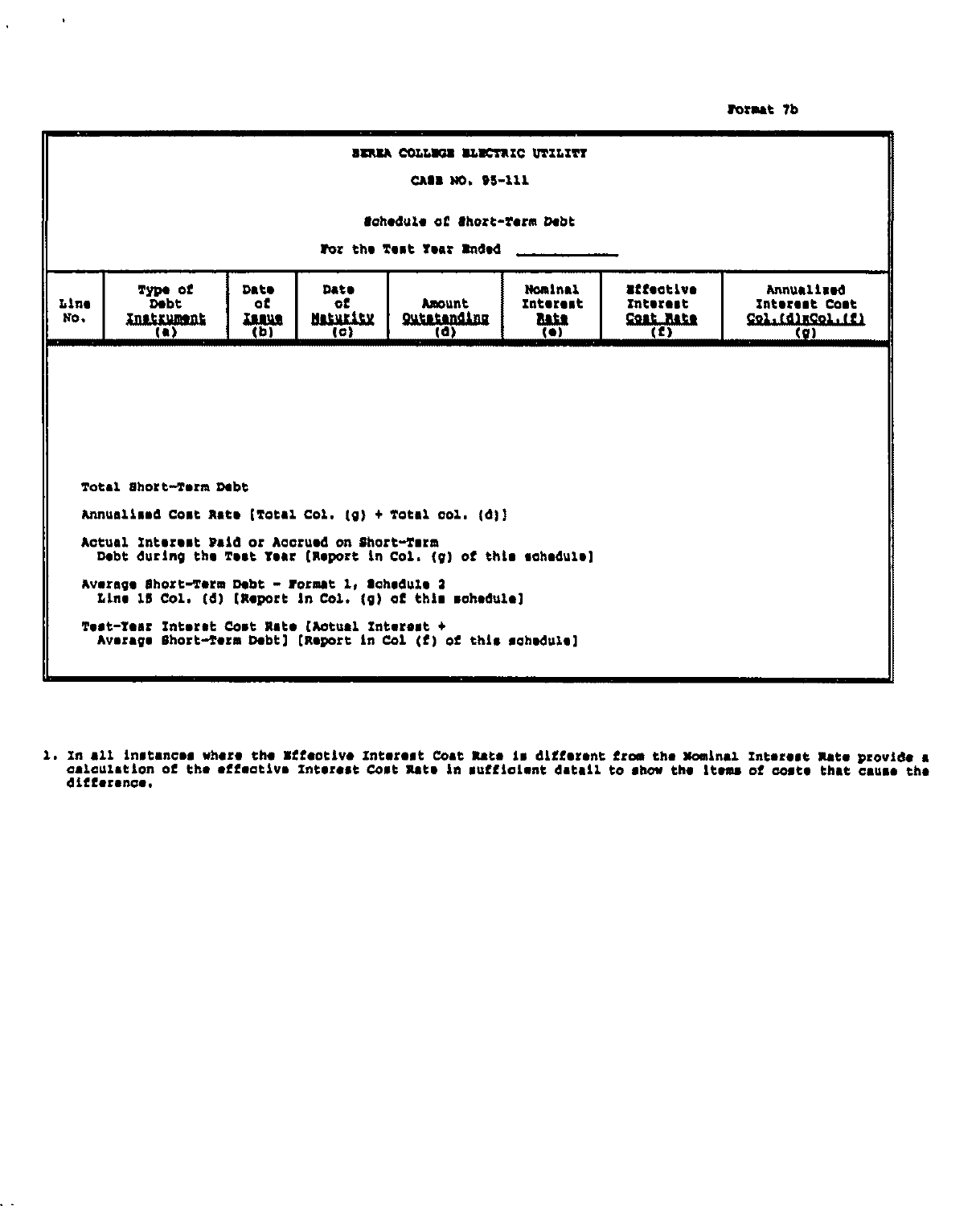Format 13<br>Page 1 of 2

|             | BEREA COLLEGE ELECTRIC UTILITY                                                                               |                                       |                 |                            |                 |                          |                 |               |      |  |  |  |  |
|-------------|--------------------------------------------------------------------------------------------------------------|---------------------------------------|-----------------|----------------------------|-----------------|--------------------------|-----------------|---------------|------|--|--|--|--|
|             |                                                                                                              |                                       | CASE NO. 95-111 |                            |                 |                          |                 |               |      |  |  |  |  |
|             | Analysis of Salaries and Wages<br>For the Calendar Years 19<br>Through 19<br>And the Test Year<br>$(000'$ a) |                                       |                 |                            |                 |                          |                 |               |      |  |  |  |  |
|             | 12 Months Ended                                                                                              |                                       |                 |                            |                 |                          |                 |               |      |  |  |  |  |
|             | Calendar Years Prior to Test Year<br>Test                                                                    |                                       |                 |                            |                 |                          |                 |               |      |  |  |  |  |
|             |                                                                                                              | 3rd                                   |                 | 2nd                        |                 | lst.                     |                 | Year          |      |  |  |  |  |
| Line<br>No. | 語                                                                                                            | Amount<br>$\overline{(\mathfrak{d})}$ | $\frac{1}{(0)}$ | Amount<br>$\overline{(d)}$ | $\frac{1}{(n)}$ | Amount<br>$\overline{t}$ | $\frac{1}{(9)}$ | Amount<br>(h) | क्ती |  |  |  |  |
| 1.          | Wages charged to expense:                                                                                    |                                       |                 |                            |                 |                          |                 |               |      |  |  |  |  |
| 2.          | Power production sxpense                                                                                     |                                       |                 |                            |                 |                          |                 |               |      |  |  |  |  |
| 3.          | Transmission expenses                                                                                        |                                       |                 |                            |                 |                          |                 |               |      |  |  |  |  |
| 4.          | Distribution expenses                                                                                        |                                       |                 |                            |                 |                          |                 |               |      |  |  |  |  |
| 5.          | Customer accounts expense                                                                                    |                                       |                 |                            |                 |                          |                 |               |      |  |  |  |  |
| 6.          | Sales expenses                                                                                               |                                       |                 |                            |                 |                          |                 |               |      |  |  |  |  |
| 7.          | Administrative and general expenses:                                                                         |                                       |                 |                            |                 |                          |                 |               |      |  |  |  |  |
|             | (a) Administrative and<br>general salaries                                                                   |                                       |                 |                            |                 |                          |                 |               |      |  |  |  |  |
|             | (b) Office supplies and<br>expense                                                                           |                                       |                 |                            |                 |                          |                 |               |      |  |  |  |  |
|             | (c) Administrativs expense<br>transferred-cr.                                                                |                                       |                 |                            |                 |                          |                 |               |      |  |  |  |  |
|             | (d) Outside services<br>employed                                                                             |                                       |                 |                            |                 |                          |                 |               |      |  |  |  |  |
|             | (e) Property insurance                                                                                       |                                       |                 |                            |                 |                          |                 |               |      |  |  |  |  |
|             | (f) Injuries and damages                                                                                     |                                       |                 |                            |                 |                          |                 |               |      |  |  |  |  |
|             | (g) Employees pensions and<br>benefits                                                                       |                                       |                 |                            |                 |                          |                 |               |      |  |  |  |  |
|             | (h) Franchise requirements                                                                                   |                                       |                 |                            |                 |                          |                 |               |      |  |  |  |  |
|             | (i) Regulatory Commission<br>expenses                                                                        |                                       |                 |                            |                 |                          |                 |               |      |  |  |  |  |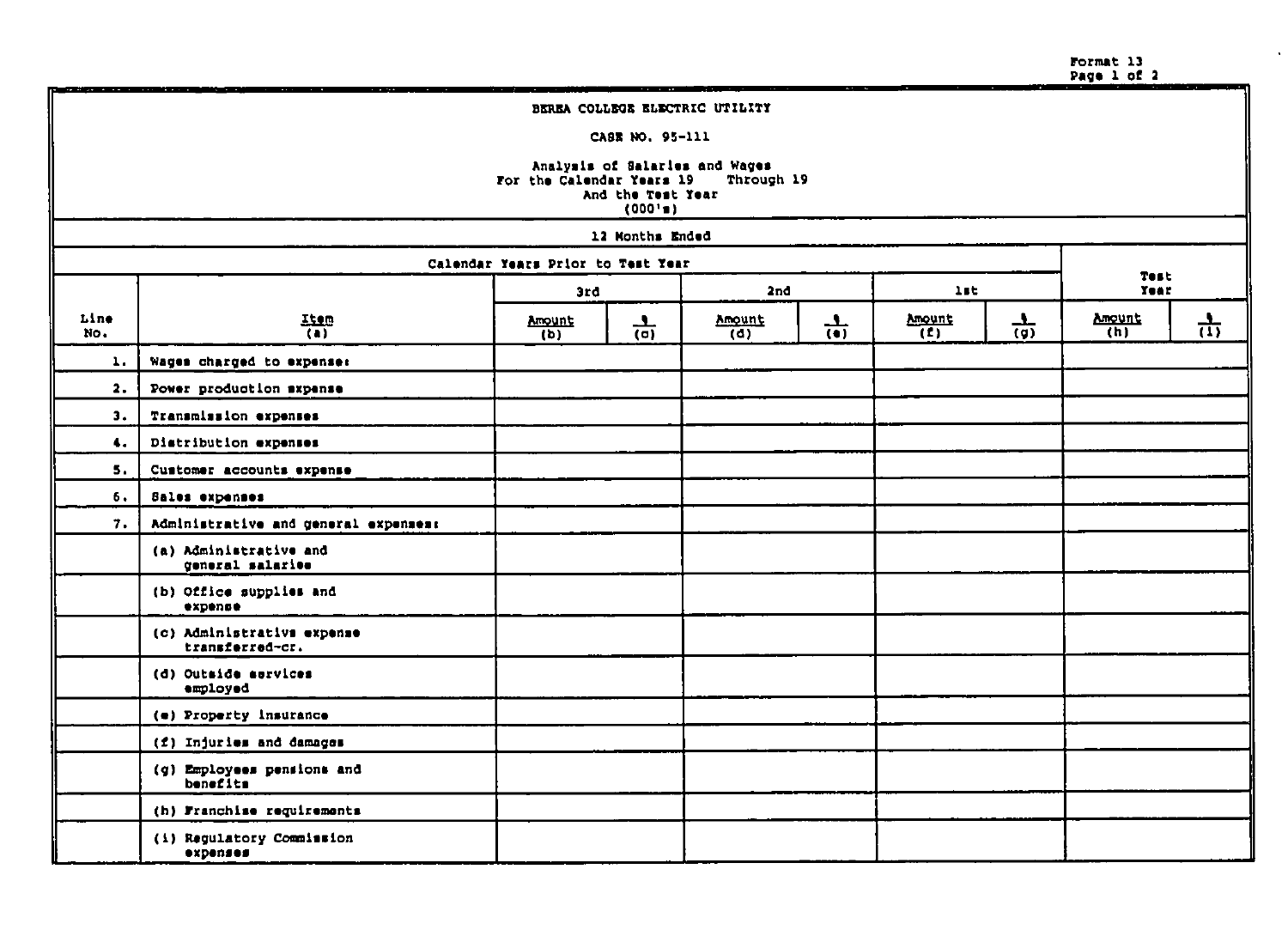Format 13<br>Page 2 of 2

 $\mathbf{v}$ 

 $\mathbf{r}$ 

|             | BEREA COLLEGE ELECTRIC UTILITY                                                                                    |               |                 |                                 |                 |                      |                 |                                |    |  |  |  |  |
|-------------|-------------------------------------------------------------------------------------------------------------------|---------------|-----------------|---------------------------------|-----------------|----------------------|-----------------|--------------------------------|----|--|--|--|--|
|             |                                                                                                                   |               | CASE NO. 95-111 |                                 |                 |                      |                 |                                |    |  |  |  |  |
|             | Analysis of Salaries and Wages<br>For the Calendar Years 19<br>Through 19<br>And the Test Year<br>$(000 \cdot n)$ |               |                 |                                 |                 |                      |                 |                                |    |  |  |  |  |
|             |                                                                                                                   |               | 12 Months Ended |                                 |                 |                      |                 |                                |    |  |  |  |  |
|             | Calendar Years Prior to Test Year                                                                                 |               |                 |                                 |                 |                      |                 |                                |    |  |  |  |  |
|             | Test<br>let<br>2nd<br><b>Year</b><br>3rd                                                                          |               |                 |                                 |                 |                      |                 |                                |    |  |  |  |  |
| Line<br>No. | Item<br>$\overline{a}$                                                                                            | Amount<br>(b) | $\frac{1}{(d)}$ | <b>Amount</b><br>$\overline{a}$ | $\frac{1}{(6)}$ | <b>Anount</b><br>(2) | $\frac{1}{(9)}$ | Anount<br>$\overline{(\hbar)}$ | ती |  |  |  |  |
| 7.          | Administrative and general expenses<br>(continued):                                                               |               |                 |                                 |                 |                      |                 |                                |    |  |  |  |  |
|             | (j) Duplicate charges-or.                                                                                         |               |                 |                                 |                 |                      |                 |                                |    |  |  |  |  |
|             | (k) Miscellaneous general<br>expense                                                                              |               |                 |                                 |                 |                      |                 |                                |    |  |  |  |  |
|             | (1) Maintenance of general<br>plant                                                                               |               |                 |                                 |                 |                      |                 |                                |    |  |  |  |  |
| 8.          | Total Administrative and<br>general expenses L7(a) through L7(1)                                                  |               |                 |                                 |                 |                      |                 |                                |    |  |  |  |  |
| 9.          | Total salaries and wages charged expense<br>$(L2$ through $L6 + L8$ )                                             |               |                 |                                 |                 |                      |                 |                                |    |  |  |  |  |
| 10.         | Wages Capitalized                                                                                                 |               |                 |                                 |                 |                      |                 |                                |    |  |  |  |  |
| 11.         | Total Salaries and Wages                                                                                          |               |                 |                                 |                 |                      |                 |                                |    |  |  |  |  |
| 12.         | Ratio of Salaries and wages charged<br>expense to total wages $(L9 + L11)$                                        |               |                 |                                 |                 |                      |                 |                                |    |  |  |  |  |
| 13.         | Ratio of salaries and wages capitalized<br>to total wages $(L10 + L11)$                                           |               |                 |                                 |                 |                      |                 |                                |    |  |  |  |  |
|             | NOTE: Show percent increase of each year over the prior year in Columns (c), (e), (g), and (i).                   |               |                 |                                 |                 |                      |                 |                                |    |  |  |  |  |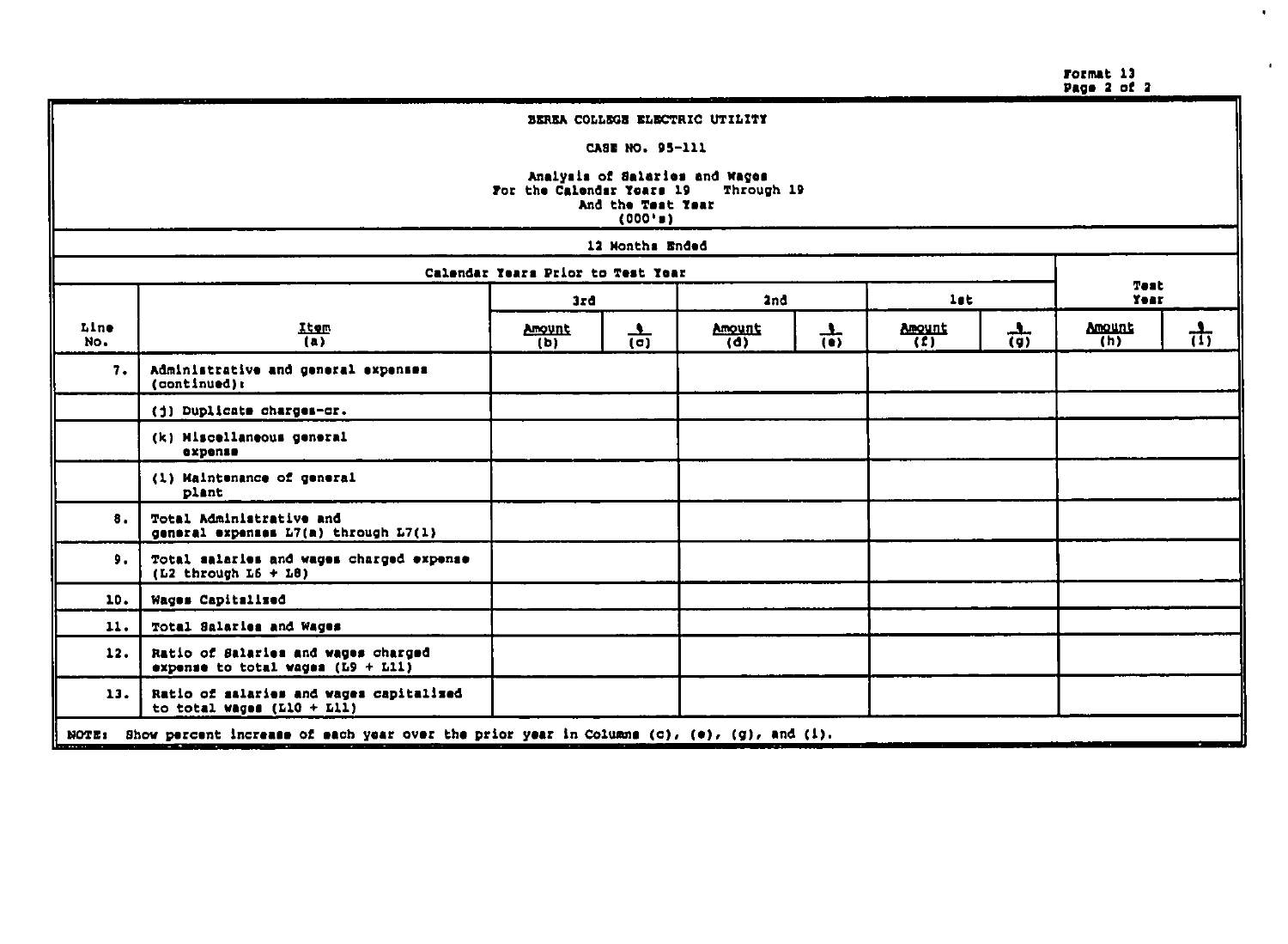BEREA COLLEGE BLECTRIC UTILITY CASE NO. 95-111 Account 913 - Advertising Expense<br>For the 12 Months Ended Sales or Promotional Institutional Conservation Rate  $rac{\text{Other}}{\binom{p}{k}}$  $T$ otal<br>(g) **Advertising** Advertising **Advertising Case**  $\frac{1100}{(8)}$  $\overline{(\mathsf{d})}$  $\overline{(*)}$  $(b)$  $(0)$ **Newspaper** Magasines and Other Television Radio Direct mail Sales Aids Total

Line

 $M_O$  $\mathbf{1}$ 

 $\ddot{\mathbf{a}}$ .

 $\mathbf{a}$  $\ddot{\bullet}$ .

5.

6,  $7.$ 

 $\bullet$ .

Amount Assigned to Ky. Netail

Format 17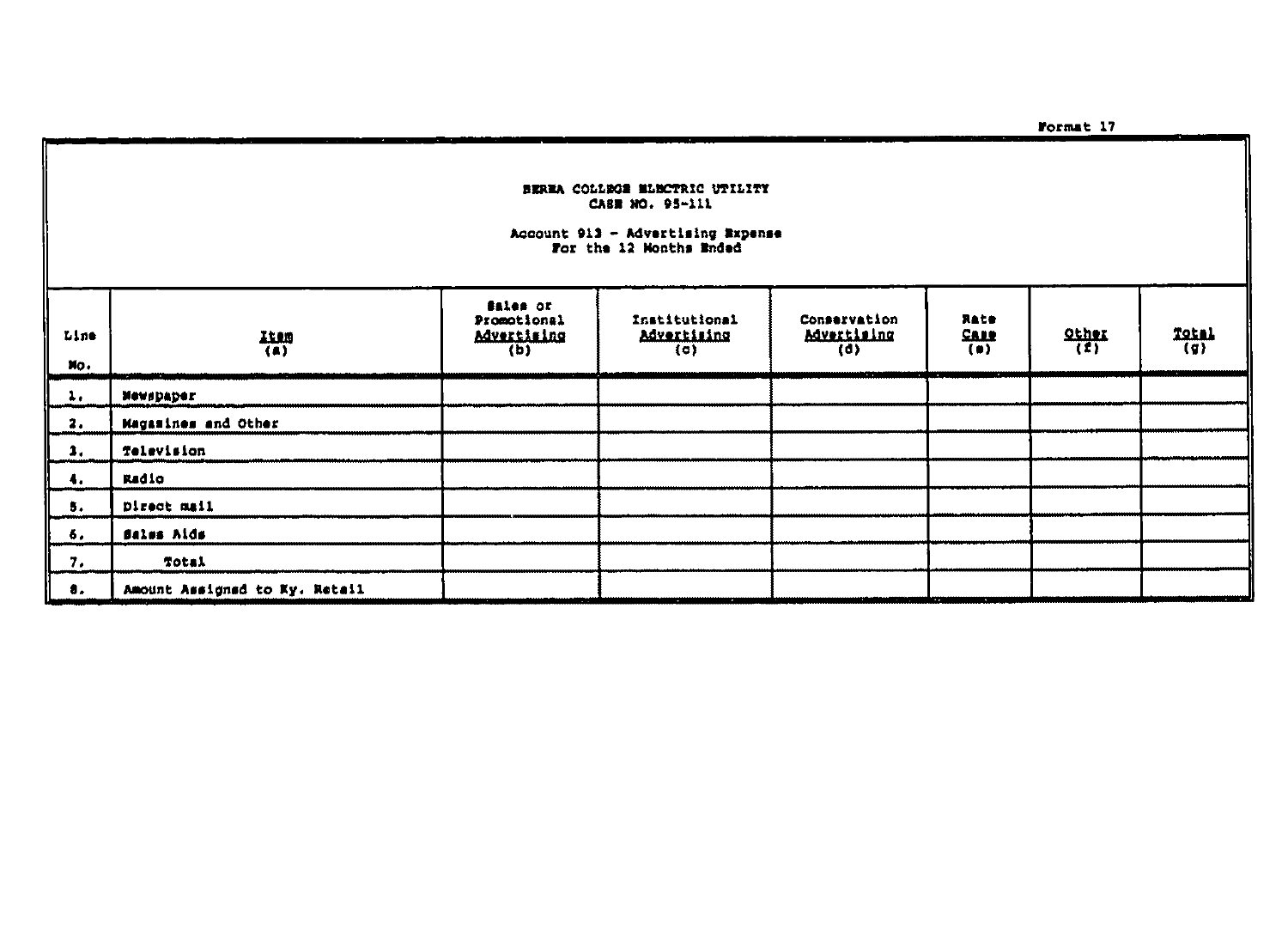#### Format 10

#### BEREA COLLEGE BLECTRIC ELECTRIC UTILITY CASE MO. 95-111 Account 930 - Miscellaneous Expenses For the 12 Months Ended  $\frac{2\tan}{(n)}$ Anount<br>(b) Line No. Industry Association Dues  $\mathbf{L}$  . Institutional Advertising  $\overline{\mathbf{a}}$ . Conservation Advertising 1.  $\ddot{\bullet}$ . Rate Department Load Studies Directors' Fees and Expenses 5.  $\delta$ . Dues and Subscriptions 7. Miscellaneous  $\pmb{0}$  . **Total** Amount Assigned to Ky. Retail  $\mathbf{p}$  .

 $\sim 10^{-10}$  M

 $\bullet$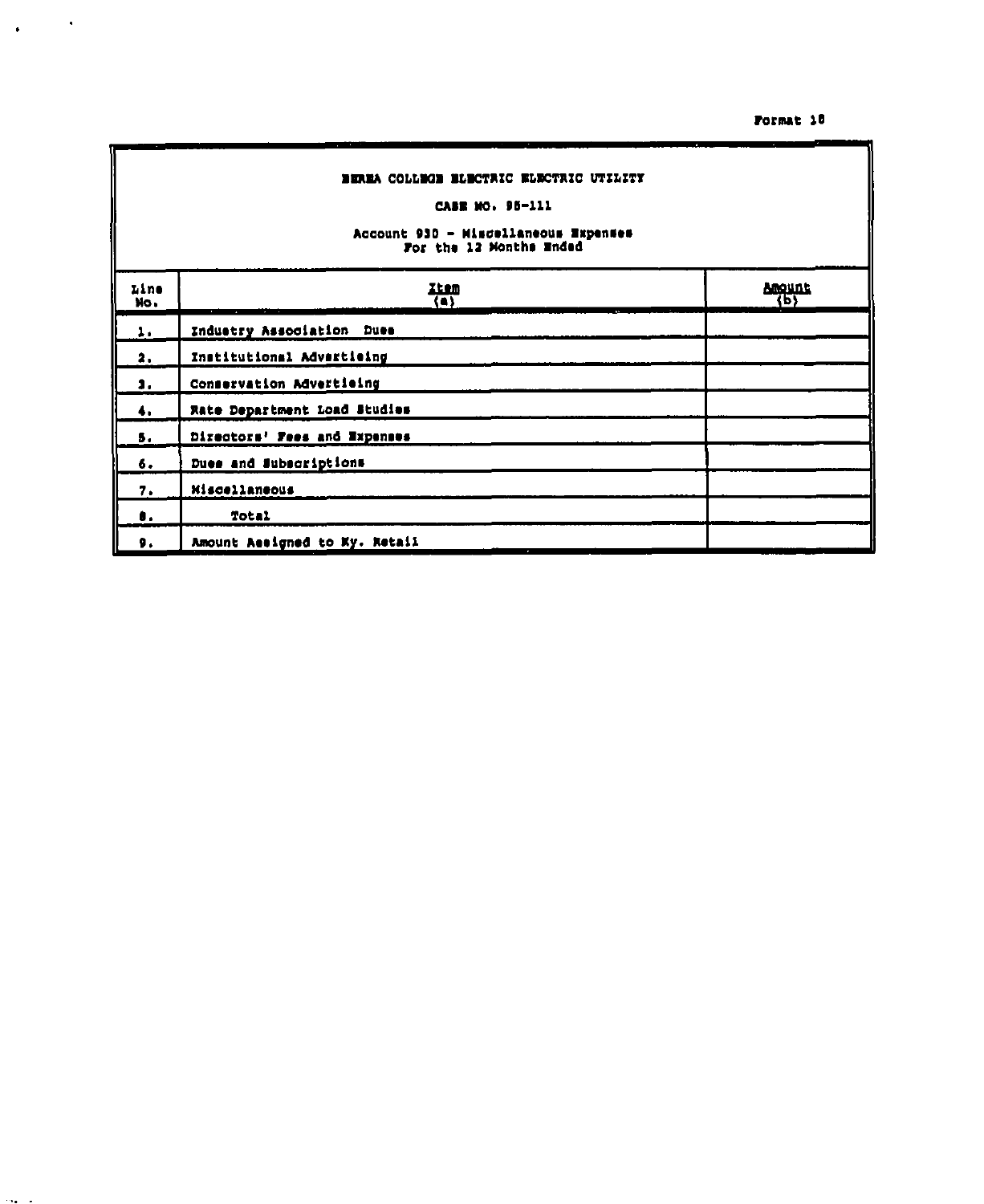#### BERMA COLLEGE BLECTRIC UTILITY

CASE NO. 95-111

## Professional Services Expenses

For the 12 Months Ended

| Line<br>$30$ . | Item               | Rate Case | Annual<br>Audit | Other | Total    |
|----------------|--------------------|-----------|-----------------|-------|----------|
| ı.             | Legal              |           |                 |       |          |
| 2.             | <b>Engineering</b> |           |                 |       |          |
| 1.             | Accounting         |           |                 |       |          |
| 4.             | Other              |           |                 |       |          |
| 5.             | <b>Total</b>       |           | ٠               |       | $\cdots$ |

 $\sim$